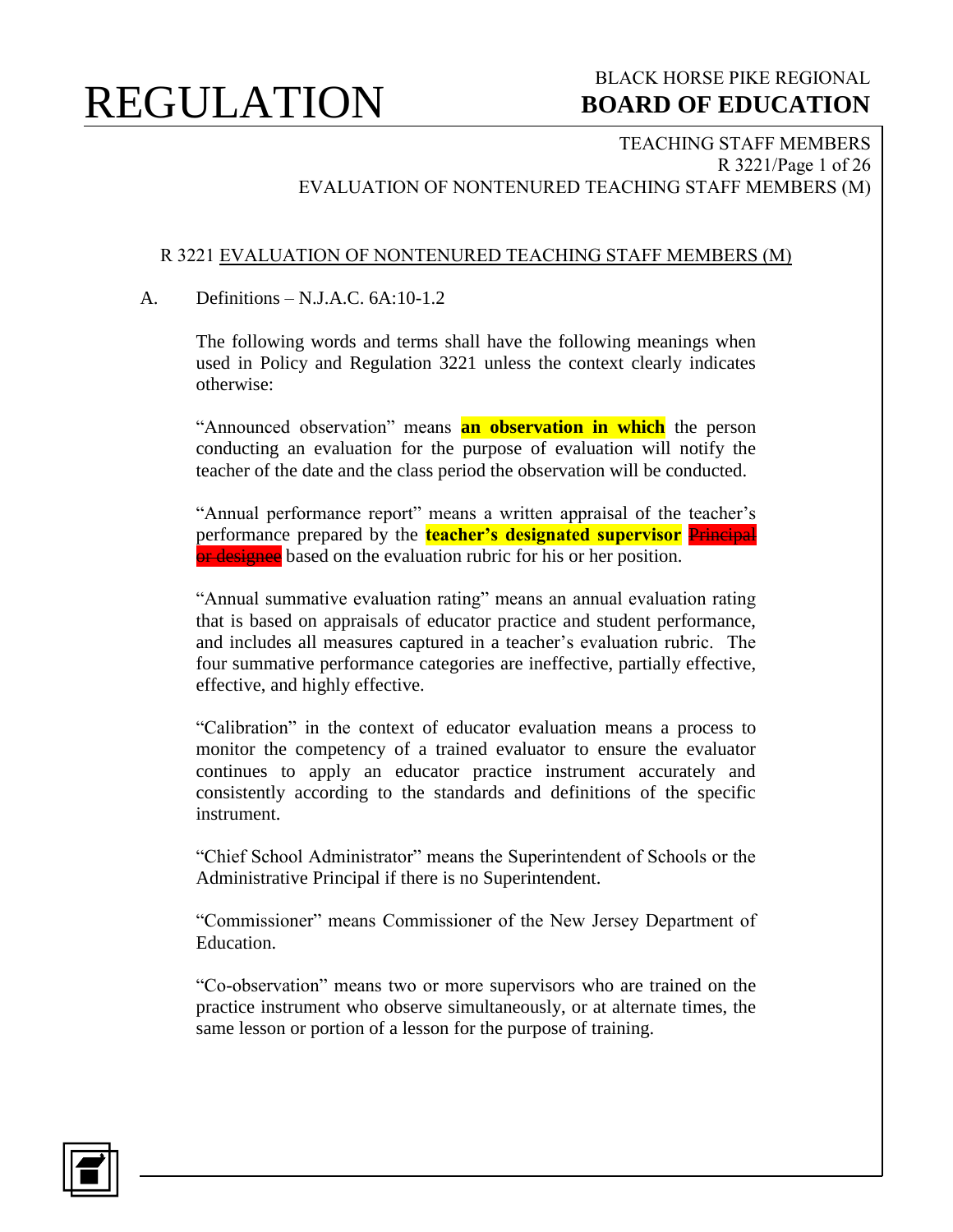### BLACK HORSE PIKE REGIONAL  **BOARD OF EDUCATION**

#### TEACHING STAFF MEMBERS R 3221/Page 2 of 26 EVALUATION OF NONTENURED TEACHING STAFF MEMBERS (M)

"Corrective Action Plan" means a written plan developed by a teaching staff member serving in a supervisory capacity in collaboration with the teacher to address deficiencies as outlined in an evaluation. The corrective action plan shall include timelines for corrective action, responsibilities of the individual teacher and the school district for implementing the plan, and specific support that the district shall provide.

"Department" means the New Jersey Department of Education.

**"Designated supervisor" means the supervisor designated by the Superintendent of Schools or designee as the teacher's supervisor.**

"District Evaluation Advisory Committee" means a group created to oversee and guide the planning and implementation of the Board of Education's evaluation policies and procedures as set forth in N.J.A.C. 6A:10-2.3.

"Educator practice instrument" means an assessment tool that provides: scales or dimensions that capture competencies of professional performance; and differentiation of a range of professional performance as described by the scales, which must be shown in practice and/or research studies. The scores from the teacher practice instrument are components of the teacher's evaluation rubrics and the scores are included in the summative evaluation rating for the individual.

"Evaluation" means an appraisal of an individual's professional performance in relation to his or her job description, professional standards, and Statewide evaluation criteria that incorporates analysis of multiple measures of student achievement or growth and multiple data sources.

"Evaluation rubrics" means a set of criteria, measures, and processes used to evaluate all teachers in a specific school district or local education agency. Evaluation rubrics consist of measures of professional practice, based on educator practice instruments**,** and student outcomes. Each Board of Education will have an evaluation rubric specifically for teachers, another specifically for Principals, Vice Principals, and Assistant Principals, and evaluation rubrics for other categories of teaching staff members.

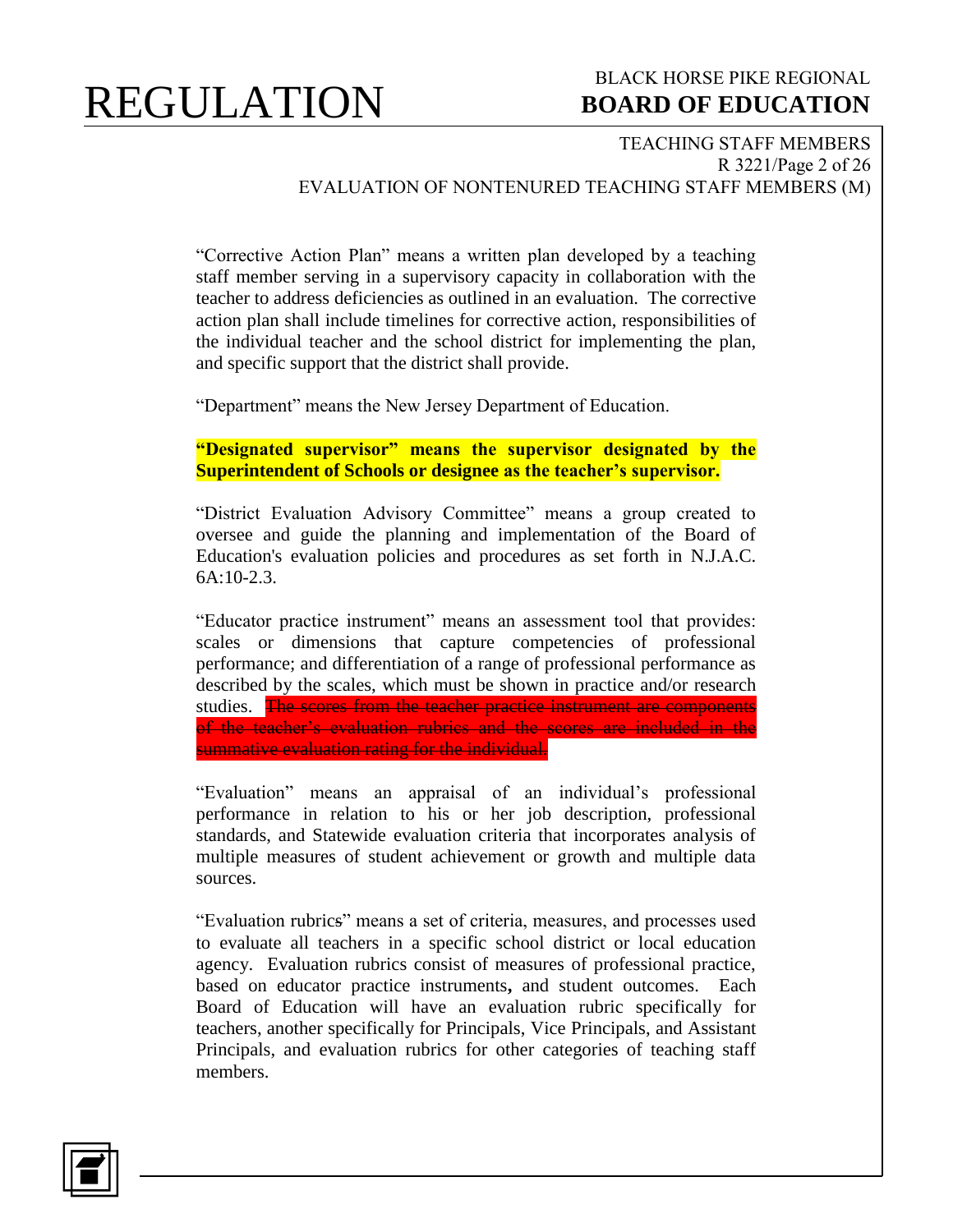### BLACK HORSE PIKE REGIONAL  **BOARD OF EDUCATION**

TEACHING STAFF MEMBERS R 3221/Page 3 of 26 EVALUATION OF NONTENURED TEACHING STAFF MEMBERS (M)

"Indicators of student progress and growth" means the results of assessment(s) of students as defined in N.J.A.C. 6A:8, Standards and Assessment.

"Individual professional development plan" **is** means a written statement of goals developed by a teaching staff member serving in a supervisory capacity in collaboration with a teaching staff member that: aligns with professional standards for teachers set forth in N.J.A.C. 6A:9-3.3 and the New Jersey Professional Development Standards; derives from the annual evaluation process; identifies professional goals that address specific individual, district or school needs, or both; and grounds professional development activities in objectives related to improving teaching, learning, and student achievement. The individual professional development plan shall include timelines for implementation, responsibilities of the employee and the school district for implementing the plan, and specific support and periodic feedback that the district shall provide **as defined in N.J.S.A. 18A:6-119**.

"Job description" means a written specification of the function of a position, duties and responsibilities, the extent and limits of authority, and work relationships within and outside the school and school district.

"Long observation" means an observation for the purpose of evaluation that is conducted for a minimum duration of forty minutes or one class period, whichever is shorter.

**"Model evaluation rubric" means district educator evaluation rubrics**  that have been reviewed and accepted by the Commissioner. **model teaching or principal evaluation rubric includes a teacher or principal practice instrument that appears on the Department's list of approved educator practice instruments.** 

"Observation" means a method of collecting data on the performance of a teacher's assigned duties and responsibilities. An observation for the purpose of evaluation will be included in the determination of the annual summative evaluation rating and shall be conducted by an individual employed in the school district in a supervisory role and capacity and possessing a school administrator, Principal, or supervisor endorsement as defined in N.J.A.C. 6A:9-1.1.

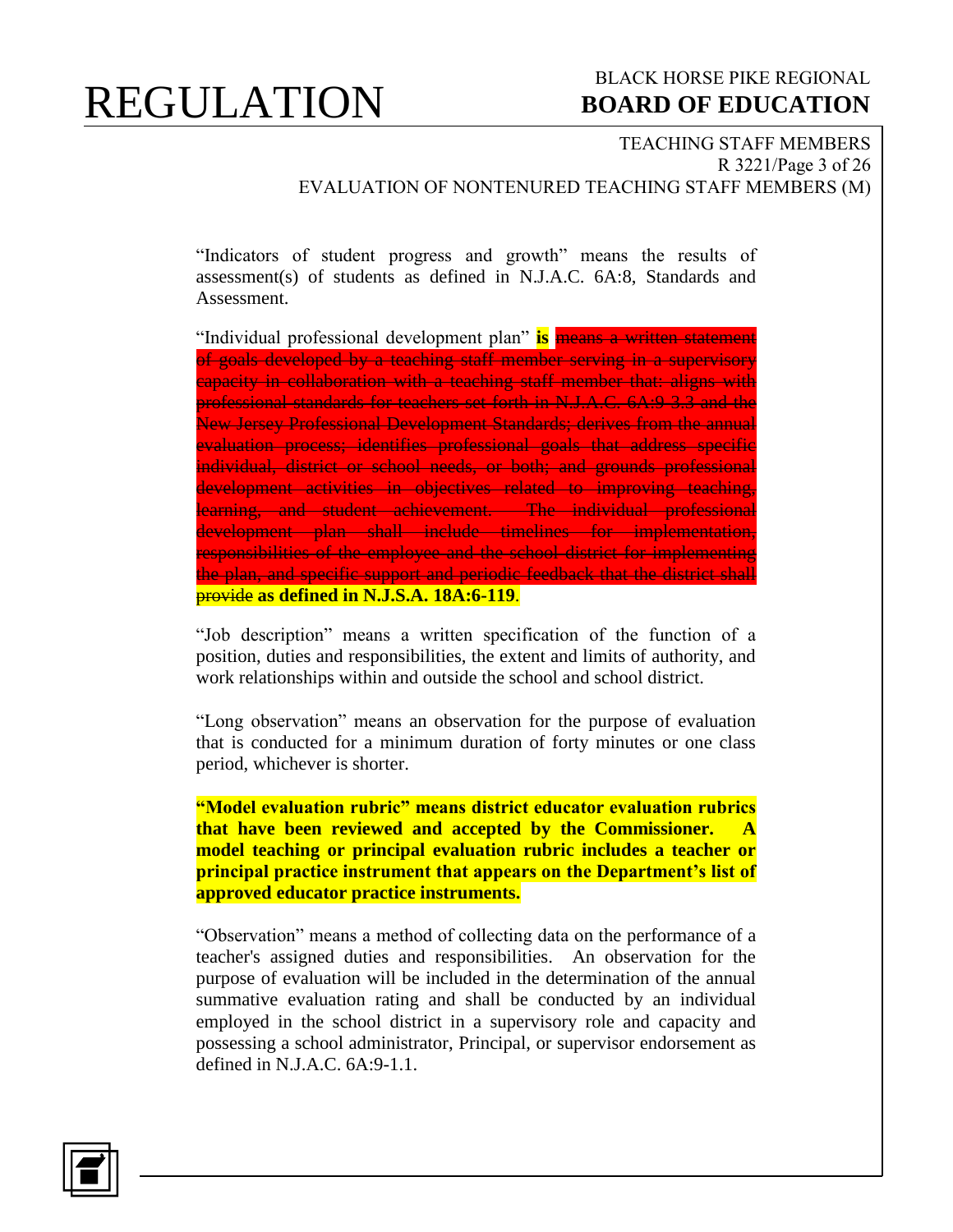### BLACK HORSE PIKE REGIONAL  **BOARD OF EDUCATION**

#### TEACHING STAFF MEMBERS R 3221/Page 4 of 26 EVALUATION OF NONTENURED TEACHING STAFF MEMBERS (M)

"Post-observation conference" means a meeting, either in-person or remotely, between **the** a supervisor who conducted the observation and the teacher for the purpose of evaluation to discuss the data collected in the observation.

"Scoring guide" means a set of rules or criteria used to evaluate a performance, product, or project. The purpose of a scoring guide is to provide a transparent and reliable evaluation process. **Teacher** Educator practice instruments include a scoring guide that an evaluator uses to structure his or her assessments and ratings of professional practice.

#### **"Semester" means half of the school year.**

"Short observation" means an observation for the purpose of evaluation that is conducted for at least twenty minutes.

"Signed" means the name of one physically written by oneself or an electronic code, sound, symbol, or process attached to or logically associated with a record and executed or adopted by a person with the intent to sign the record.

"Student growth objective" **means** is an academic goal that teachers and evaluators set for groups of students.

"Student growth percentile" means a specific metric for measuring individual student progress on Statewide assessments by tracking how much a student's test scores have changed relative to other students Statewide with similar scores in previous years.

"Superintendent" means Superintendent of Schools or Chief School Administrator.

"Supervisor" means an appropriately certified teaching staff member, as defined in N.J.S.A. 18A:1-1, **or Superintendent** employed in the school district in a supervisory role and capacity, and possessing a school administrator, Principal, or supervisor endorsement as defined in N.J.A.C. **6A:9B-11** 6A:9-1.1.

"Teacher" means a teaching staff member who holds holding the **appropriate** position of teacher and holding a valid and effective standard, provisional, or emergency instructional certificate **issued by the** 

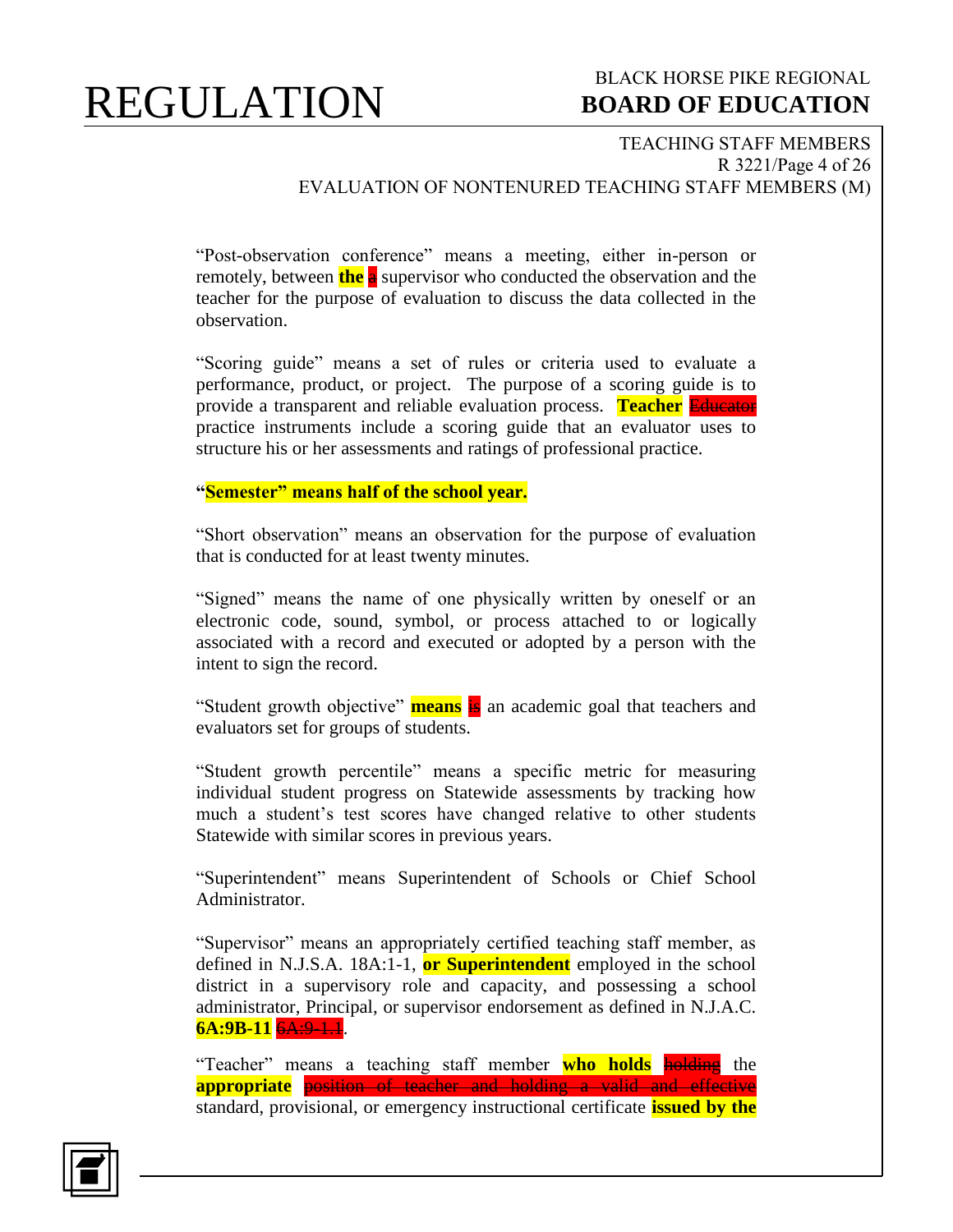### BLACK HORSE PIKE REGIONAL  **BOARD OF EDUCATION**

TEACHING STAFF MEMBERS R 3221/Page 5 of 26 EVALUATION OF NONTENURED TEACHING STAFF MEMBERS (M)

**Board of Examiners and is assigned a class roster of students for at least one particular course**.

**"Teacher practice instrument" means an assessment tool that provides: scales or dimensions that capture competencies of professional performance; and differentiation of a range of professional performance as described by the scales, which must be shown in practice and/or research studies. The scores from the teacher practice instrument are components of the teacher's evaluation rubrics and the scores are included in the summative evaluation rating for the individual.**

"Teaching staff member" means a member of the professional staff of any district or regional Board of Education, or any county vocational school district Board of Education, holding office, position, or employment of such character that the qualifications for such office, position, or employment require him or her to hold a valid, effective, and appropriate standard, provisional, or emergency certificate issued by the State Board of Examiners. Teaching staff members include the positions of school nurse and school athletic trainer. There are three different types of certificates that teaching staff members work under:

. An instructional certificate (holders of this certificate are referred to in N.J.A.C. 6A:10-1.1 et seq. as "teachers");

**2. Administrative certificate; and** 

3. Educational services certificate.

"Unannounced observation" means **an observation in which** the person conducting an observation for the purpose of evaluation will not notify the teacher of the date or time the observation will be conducted.

"Validity" means the extent to which evidence and theory support an interpretation of scores from a measurement instrument for a particular use of the instrument. In the context of evaluating educator practice, this means the evidence gathered using the instrument supports correct and useful inferences and decisions about the effectiveness of the practice observed.

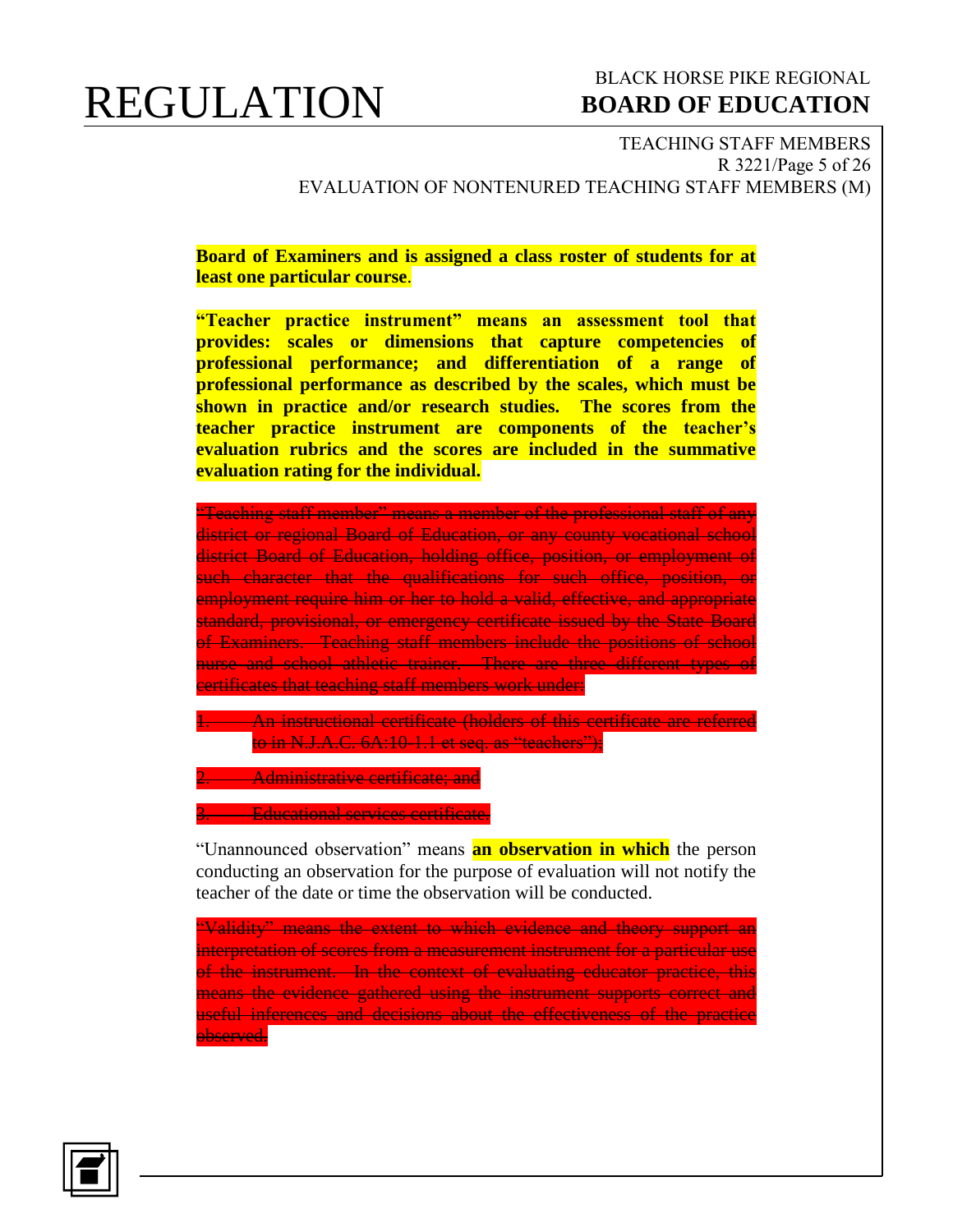### BLACK HORSE PIKE REGIONAL  **BOARD OF EDUCATION**

TEACHING STAFF MEMBERS R 3221/Page 6 of 26 EVALUATION OF NONTENURED TEACHING STAFF MEMBERS (M)

B. Applicability of Rules on Collective Bargaining Agreements – N.J.A.C. 6A:10-1.3

The rules in N.J.A.C. 6A:10-1.1 et seq. shall not override any conflicting provision(s) of collective bargaining agreements or other employment contracts entered into by a school district in effect on July 1, 2013. No collective bargaining agreement entered into after July 1, 2013, shall conflict with the educator evaluation system established pursuant to N.J.A.C. 6A:10-1.1 et seq. or any other specific statute or regulation, nor shall topics subject to bargaining involve matters of educational policy or managerial prerogatives.

C. Educator Evaluation Data, Information, and Written Reports – N.J.A.C. 6A:10-1.4

All information contained in written performance reports and all information collected, compiled, and/or maintained by employees of the Board of Education for the purposes of conducting the educator evaluation process pursuant to N.J.A.C. 6A:10-1.1 et seq. shall be confidential. Such information shall not be subject to public inspection or copying pursuant to the Open Public Records Act, N.J.S.A. 47:1A-1 et seq. Nothing contained in N.J.A.C. 6A:10-1.1 et seq. shall be construed to prohibit the Department **or a school district** from, at its discretion, collecting evaluation data pursuant to N.J.S.A. 18A:6-123.e or distributing aggregate statistics regarding evaluation data.

- D. Evaluation of Teachers N.J.A.C. 6A:10-2.1
	- 1. The Board of Education annually shall adopt evaluation rubrics for teachers. The evaluation rubrics shall have four defined annual ratings: ineffective, partially effective, effective, and highly effective.
	- 2. The evaluation rubrics for teachers shall include all other relevant minimum standards set forth in N.J.S.A. 18A:6-123.b. (P.L. 2012, c. 26, § 17c).
- 3. Evaluation rubrics shall be submitted to the Commissioner by June 1 for approval by August 1 of each year.

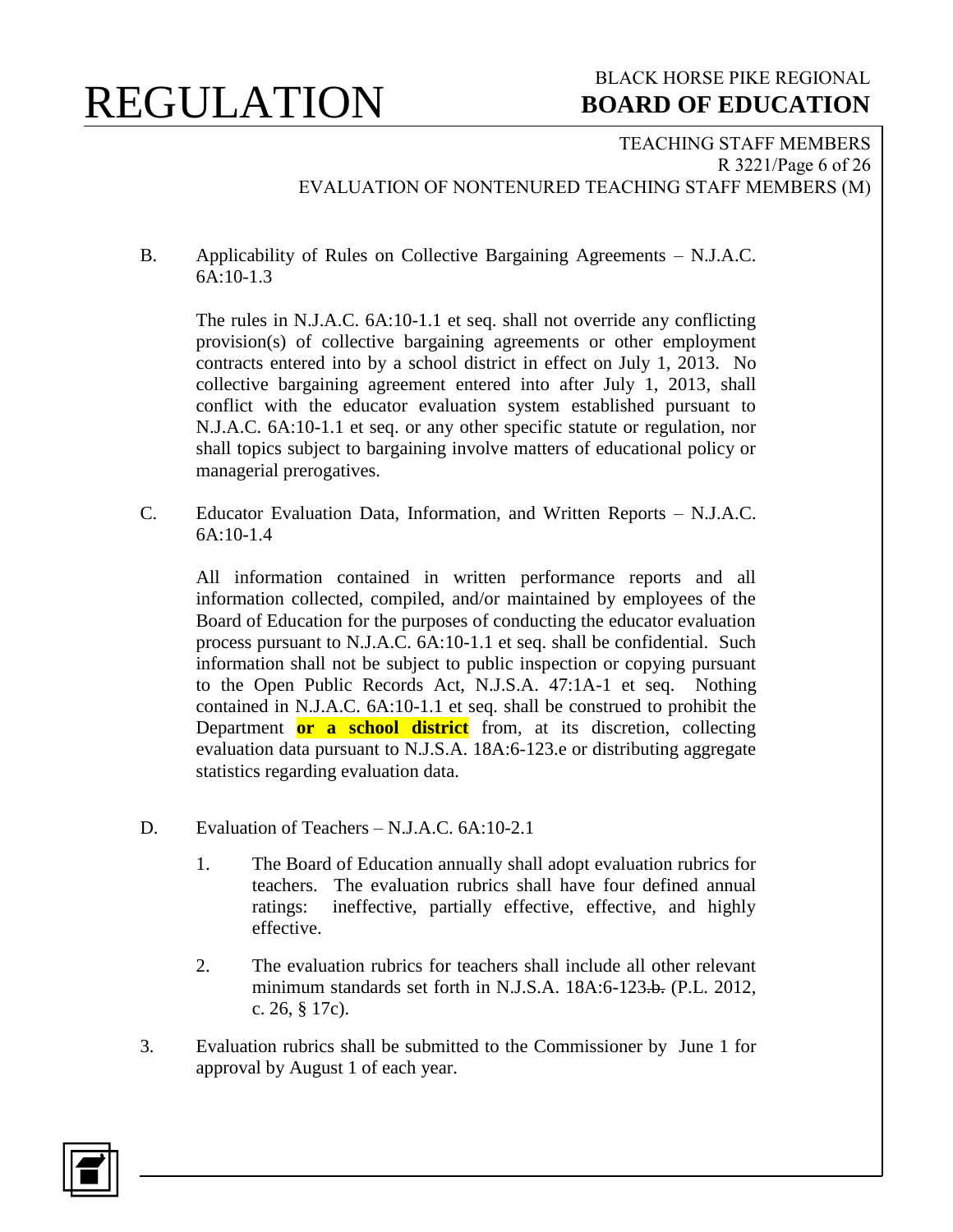#### TEACHING STAFF MEMBERS R 3221/Page 7 of 26 EVALUATION OF NONTENURED TEACHING STAFF MEMBERS (M)

- E. Duties of the Board of Education N.J.A.C. 6A:10-2.2
	- 1. The Board of Education shall meet the following requirements for the annual evaluation of teachers, unless otherwise specified:
		- a. Establish a District Evaluation Advisory Committee to oversee and guide the planning and implementation of the Board of Education's evaluation policies and procedures as set forth in N.J.A.C. 6A:10-1.1 et seq.**;**
		- b. Annually adopt policies and procedures developed by the Superintendent pursuant to N.J.A.C. 6A:10-2.4, including the evaluation rubrics approved by the Commissioner pursuant to N.J.A.C. 6A:10-2.1(c).**;**
		- c. Ensure the Superintendent annually notifies all teachers of the adopted evaluation policies and procedures no later than October 1. If a teacher is hired after October 1, the Board/Superintendent shall notify the teacher of the policies and procedures at the beginning of his or her employment. All teachers shall be notified of amendments to the policy and procedures within ten teacher working days of adoption.**;**
		- d. Annually adopt by June 1, any Commissioner-approved **educator teacher** practice instruments and, as part of the process described at N.J.A.C. 6A:10-2.1(c), notify the Department which instruments will be used as part of the school district's evaluation rubrics.
		- e. Ensure the Principal of each school within the school district has established a School Improvement Panel pursuant to N.J.A.C. 6A:10-3.1. The panel shall be established annually by August 31 and shall carry out the duties and functions described in N.J.A.C. 6A:10-3.2.**;**
		- f. Ensure data elements are collected from the implementation of the teaching practice instrument and store**d** the data in an accessible and usable format. Data elements shall include, but not be limited to, scores or evidence from observations for the purpose of evaluation **and student growth objective data**.**; and**

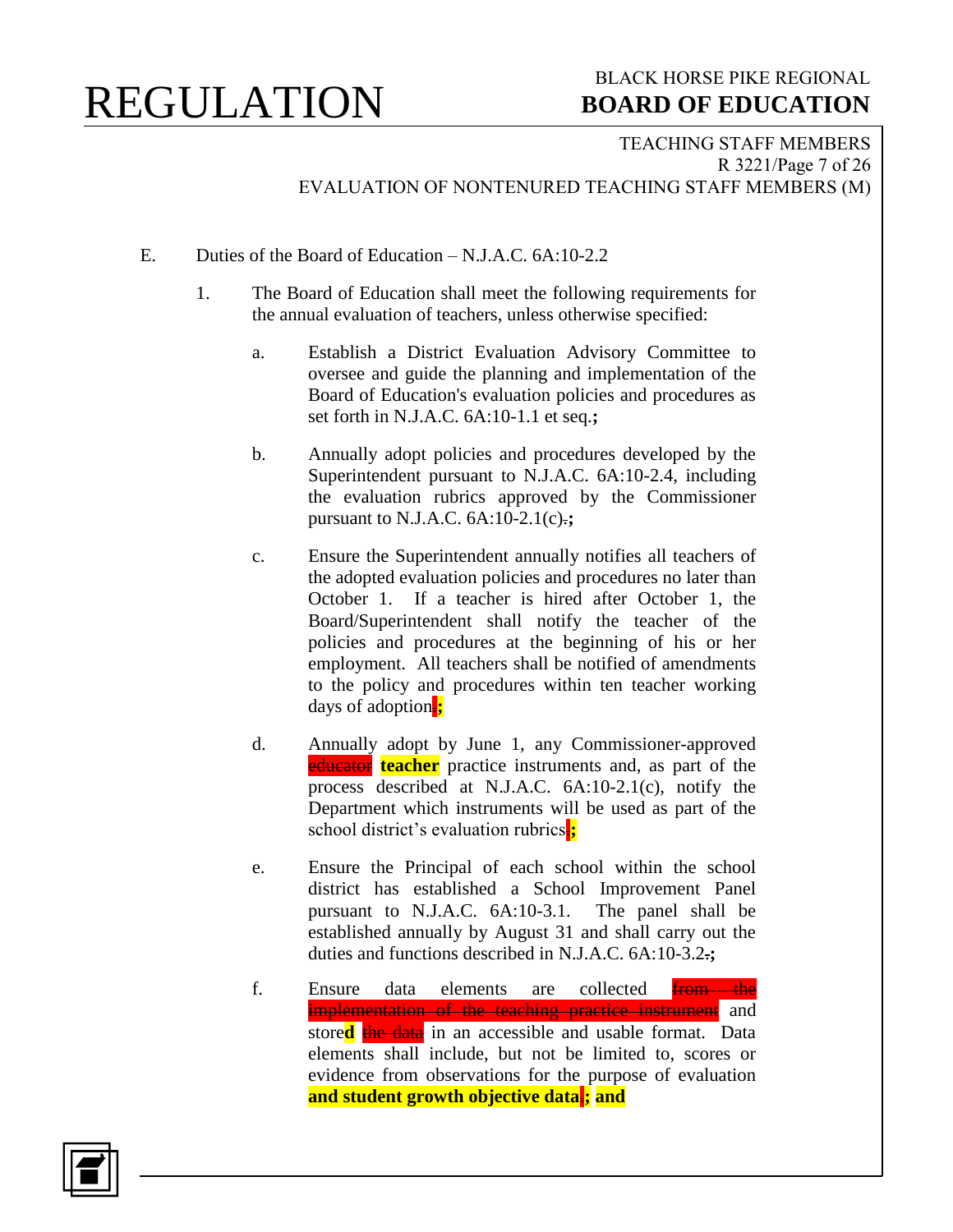### BLACK HORSE PIKE REGIONAL  **BOARD OF EDUCATION**

TEACHING STAFF MEMBERS R 3221/Page 8 of 26 EVALUATION OF NONTENURED TEACHING STAFF MEMBERS (M)

> TEACHING STAFF MEMBERS R 3221/page 8 of 25 Evaluation of Teachers

- g. Ensure **the Superintendent or designee certifies to the Department that** each Principal in the district certifies any observer who conducts an observation of a teacher for the purpose of evaluation as described in N.J.A.C. 6A:10-2.4(h); N.J.A.C. 6A:10-4.4; and N.J.A.C. 6A:10-5.4**; and N.J.A.C. 6A:10-6.2**, shall meet the statutory observation requirements of N.J.S.A. 18A:6-119; 18A:6-123.b(8); and N.J.S.A. 18A:27-3.1 and the teacher member of the School Improvement Panel requirements of N.J.A.C. 6A:10-3.2.
- 2. The Board of Education shall ensure the following training procedures are followed when implementing the evaluation rubric for all teachers and, when applicable, applying the Commissionerapproved educator practice instruments:
	- a. Annually provide training on and descriptions of each component of the evaluation rubric for all teachers who are being evaluated in the school district and provide more thorough training for any teacher who is being evaluated for the first time. Training shall include detailed descriptions of all evaluation rubric components including, when applicable, detailed descriptions of student achievement measures and all aspects of the educator practice instruments;
	- b. Provide training on the teacher practice instrument**s** for any supervisor who will conduct observations for the purpose of evaluation of teachers. Training shall be provided before the observer conducts his or her first observation for the purpose of evaluation;
	- c. Annually provide updates and refresher training on the teacher practice instrument**s** for any supervisor who will observe teaching **teacher** practice for the purpose of increasing accuracy and consistency among observers;

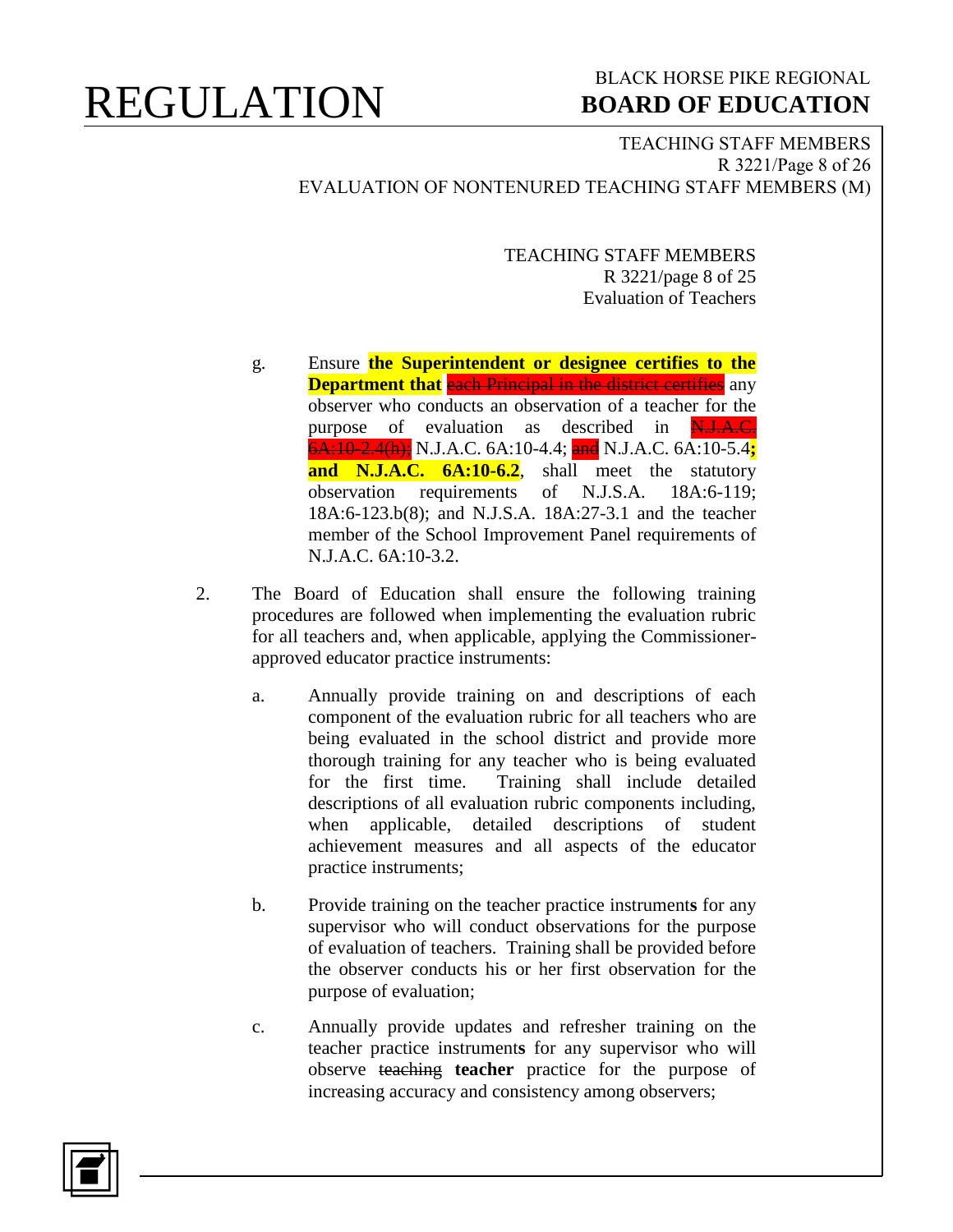### BLACK HORSE PIKE REGIONAL  **BOARD OF EDUCATION**

TEACHING STAFF MEMBERS R 3221/Page 9 of 26 EVALUATION OF NONTENURED TEACHING STAFF MEMBERS (M) d. Annually require each supervisor who will conduct observations for the purpose of evaluation of a teacher to complete two co-observations during the academic year:**.** (1) At least one co-observation shall be completed by December 1;

- **(1)**(2) Co-observers shall use the **co-observation** double observation to <mark>calibrate teacher practice</mark> instruments, promote accuracy in scoring, and to continually train themselves on the instrument, and.
- **(2)**(3) A co-observation may **shall** count as **one** a required observation for the purpose of evaluation pursuant to N.J.A.C. 6A:10-4.4, as long as the observer meets the requirements set forth in N.J.A.C. 6A:10- 4.3 and 4.4. **A co-observation shall count as one** required observation under N.J.A.C. 6A:10-4.4.
- e. The Superintendent shall annually certify to the Department that all supervisors of teachers in the school district who are utilizing **teacher** educator practice instruments have completed training on the instrument and its application and have demonstrated competency in applying the **teacher** educator practice instruments.
- F. District Evaluation Advisory Committee N.J.A.C. 6A:10-2.3
	- 1. Members of the District Evaluation Advisory Committee shall include representation from the following groups: teachers from each school level represented in the school district; central office administrators overseeing the teacher evaluation process; supervisors involved in teacher evaluation, when available or appropriate; and administrators conducting evaluations, including a minimum of one administrator conducting evaluations who participates on a School Improvement Panel. Members also shall include the Superintendent, a special education administrator, a parent, and a member of the Board of Education.

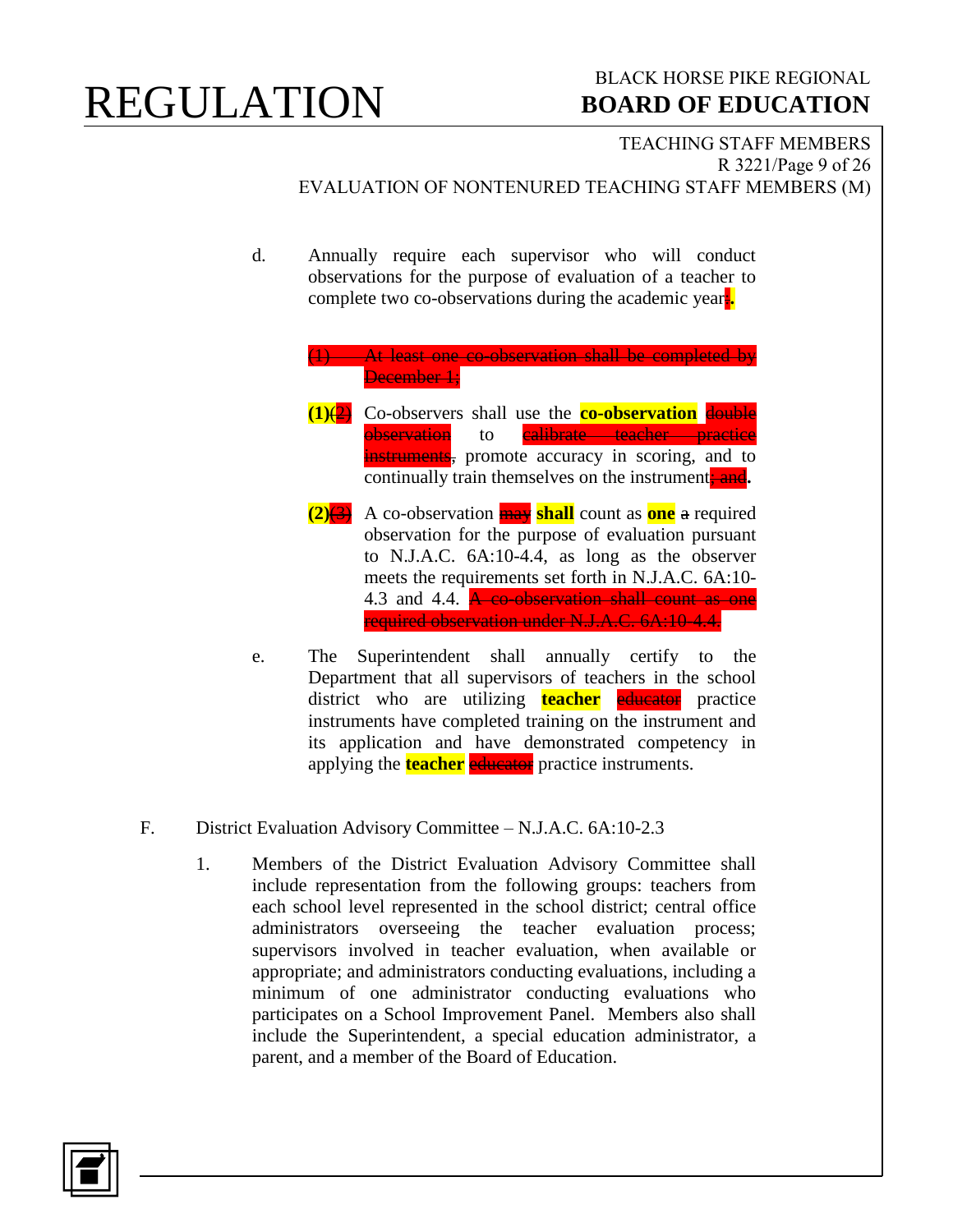### BLACK HORSE PIKE REGIONAL  **BOARD OF EDUCATION**

TEACHING STAFF MEMBERS R 3221/Page 10 of 26 EVALUATION OF NONTENURED TEACHING STAFF MEMBERS (M)

- 2. The Superintendent may extend membership on the District Evaluation Advisory Committee to representatives of other groups **and to individuals**.
- 3. Beginning in 2017-2018, the District Evaluation Advisory Committees shall no longer be required and the Board of Education shall have the discretion to continue the District's Evaluation Advisory Committee.
- G. Evaluation Procedures for Teachers N.J.A.C. 6A:10-2.4
	- 1. The provisions outlined in Policy and Regulation 3221 and N.J.A.C. 6A:10-2.4 shall be the minimum requirements for the evaluation **of procedures for** teachers.
	- 2. Evaluation policies and procedures requiring the annual evaluation of all teachers shall be developed under the direction of the Superintendent, who may consult with the District Evaluation Advisory Committee or representatives from School Improvement Panels, and shall include, but not be limited to, a description of:

#### **Evaluation rubrics for all teachers;**

- **ab.** Roles and responsibilities for implementation of evaluation policies and procedures;
- **be.** Job descriptions, **evaluation rubrics for teachers, the process for calculating the summative ratings and each component**, and evaluation criteria based upon school district goals, student achievement, instructional priorities, and the evaluation regulations set forth in this N.J.A.C. 6A:10 et seq.;
- **c**d. Methods of data collection and reporting appropriate to each job description, including, but not limited to, the processes for **student attrition to teachers, Principals, Assistant Principals, and Vice Principals for calculating the median and school-wide student growth percentile** observations for the purpose of evaluation and postobservation conference(s) by the teacher's supervisor, or his or her designee;

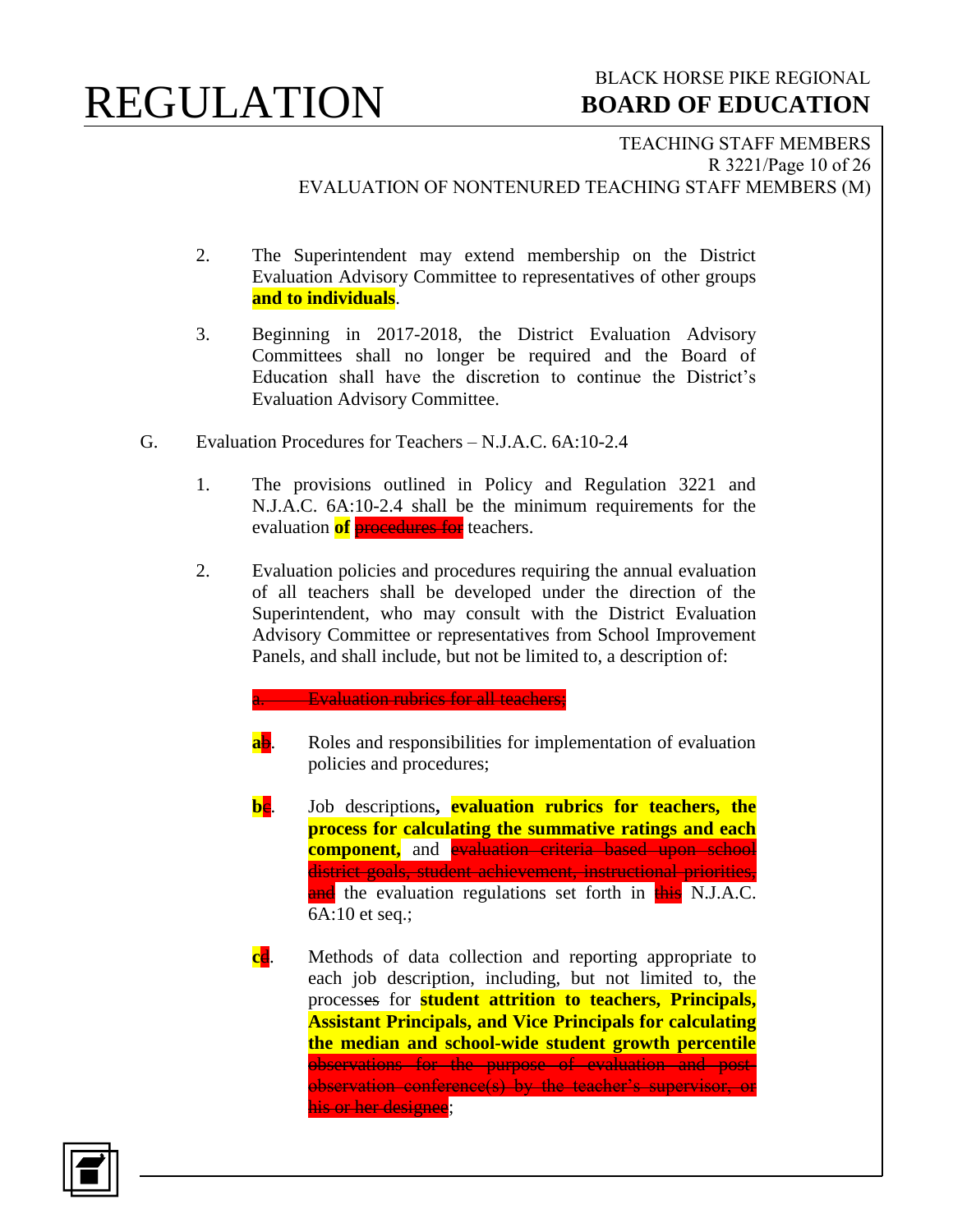### BLACK HORSE PIKE REGIONAL  **BOARD OF EDUCATION**

TEACHING STAFF MEMBERS R 3221/Page 11 of 26 EVALUATION OF NONTENURED TEACHING STAFF MEMBERS (M)

**d. Processes for observations for the purpose of evaluation and post-observation conference(s) by a supervisor;**

- e. The process for preparation of individual professional development plans; and
- f. The process for preparation of an annual written performance report by the teacher's **designated** supervisor or designee, and an annual summary conference between the teacher and his or her **designated** supervisor, or the supervisor's designee.
- 3. The annual summary conference between **the designated** supervisors and the teachers shall be held before the written performance report is filed. The conference shall **occur on or before June 30 of each year and shall** include, but not be limited to, a review of the following:
	- a. The performance of the teacher based upon the job description and the scores or evidence compiled using the teacher's evaluation rubric, including**, when applicable,** the teacher**'s** practice instrument;
	- b. The progress of the teacher toward meeting the **goals** objectives of the individual professional development plan or, whenever **when** applicable, the corrective action plan;
	- c. Available indicators or scores of student achievement or growth**, when applicable,** such as student growth objective scores and student growth percentile scores, as applicable; and
	- d. The preliminary annual written performance report.
- 4. If any scores for the teacher's evaluation rubric are not available at the time of the annual summary conference due to pending assessment results, the annual summative evaluation rating shall be calculated once all component ratings are available.

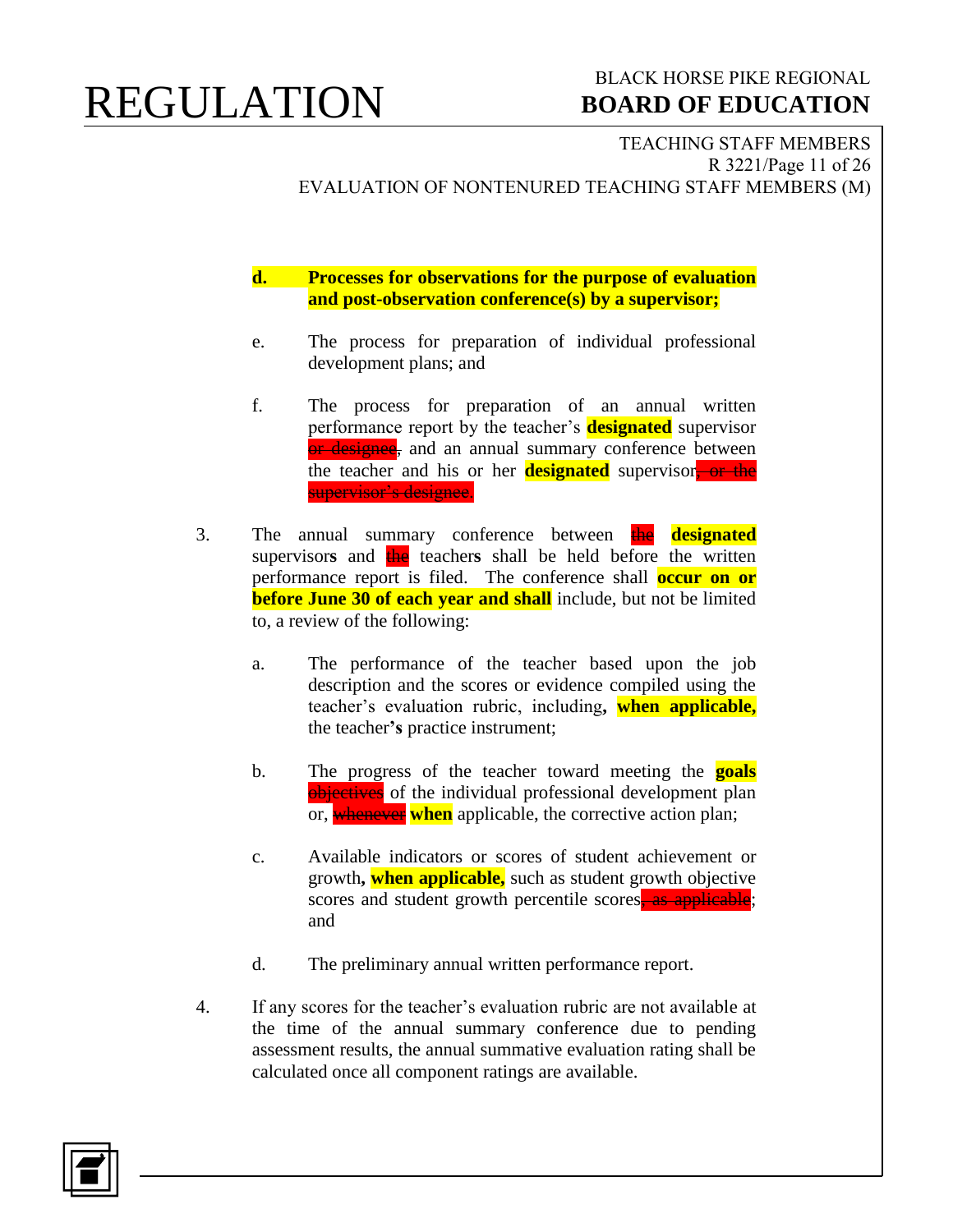### BLACK HORSE PIKE REGIONAL  **BOARD OF EDUCATION**

TEACHING STAFF MEMBERS R 3221/Page 12 of 26 EVALUATION OF NONTENURED TEACHING STAFF MEMBERS (M)

- 5. The annual written performance report shall be prepared by the teacher's **designated supervisor** Principal or designee, and shall include, but not be limited to:
	- a. A summative rating based on the evaluation rubric, including**, when applicable,** a total score for each component as described in N.J.A.C. 6A:10-4;
	- b. Performance area(s) of strength and area(s) needing improvement based upon the job description, observations for the purpose of evaluation and**, when applicable,** the teacher practice instrument; **and**
	- c. An individual professional development plan developed by the **designated** supervisor and the teacher or, when applicable, a corrective action plan from the evaluation year being reviewed in the report**.**; and
	- d. A summary of student achievement scores or growth indicators.
- 6. The teacher and the **designated supervisor** preparer of the annual written performance report shall sign the report within five teacher working days of the review.

**The annual summary conference and annual written performance** report shall be completed prior to June 30.

**7**8. The Board of Education shall **include** add all written performance reports and supporting data, including, but not limited to, **written observation reports and additional components of the summative evaluation rating** indicators of student progress and growth for a teacher as part of **the teacher's** his or her personnel file**, or in an alternative, confidential location**. **If reports and data are stored in an alternative location, the personnel file shall clearly indicate the report's location and how it can be easily accessed.** The records shall be confidential and shall not be subject to public inspection or copying pursuant to the Open Public Records Act, N.J.S.A. 47:1A-1 et seq.

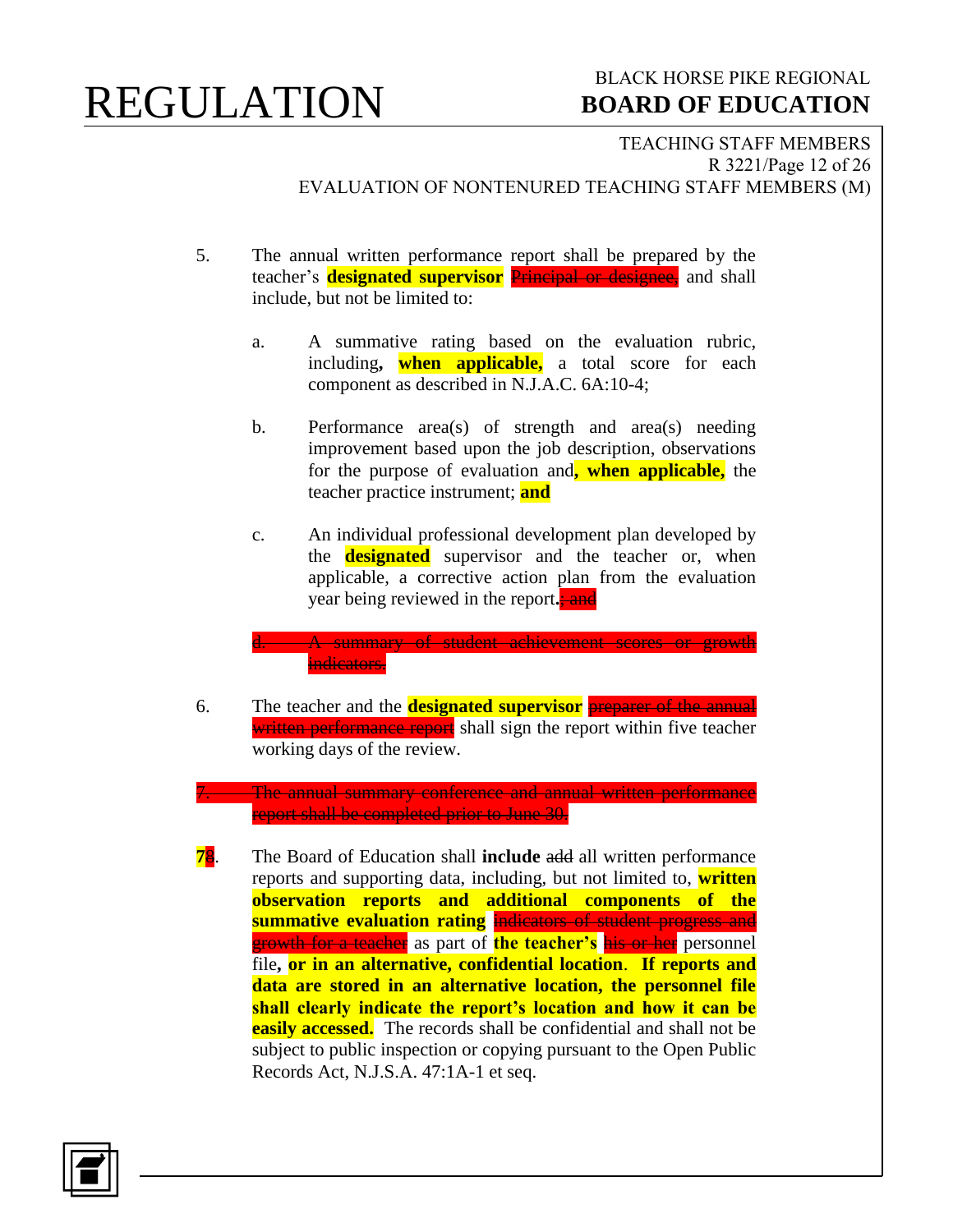### BLACK HORSE PIKE REGIONAL  **BOARD OF EDUCATION**

TEACHING STAFF MEMBERS R 3221/Page 13 of 26 EVALUATION OF NONTENURED TEACHING STAFF MEMBERS (M)

- H. Corrective Action Plans for Teachers N.J.A.C. 6A:10-2.5
	- 1. For each teacher rated ineffective or partially effective on the annual summative evaluation rating, as measured by the evaluation rubrics, a corrective action plan shall be developed by the teacher and the Superintendent or the teacher's **designated** supervisor.
	- 2. If the summative evaluation rating is calculated before the end of the school year, then the corrective action plan shall be developed and the teacher and his or her **designated** supervisor shall meet to discuss the corrective action plan prior to September 15 of the following school year. The conference to develop and discuss the corrective action plan may be combined with the teacher's annual summary conference that occurs at the end of the year of evaluation.
	- 3. If the ineffective or partially effective summative evaluation rating is received after the start of the school year following the year of evaluation, then a corrective action plan must be developed, and the teacher and his or her **designated** supervisor shall meet to discuss the corrective action plan within fifteen teacher working days following the school district's receipt of the teacher's summative rating.
	- 4. The content of the corrective action plan shall replace the content of the individual professional development plan required in N.J.A.C.  $6A:9-15.4(c)$  and  $15.7(c)$  **6A:9C-3.4(c)** and **3.7(c)** until the next annual summary conference.
	- 5. The content of the corrective action plan shall:
		- a. Address areas in need of improvement identified in the teacher evaluation rubric;
		- b. Include specific, demonstrable goals for improvement;
		- c. Include responsibilities of the evaluated employee and the school district for the plan's implementation; and
		- d. Include timelines for meeting the goal(s).

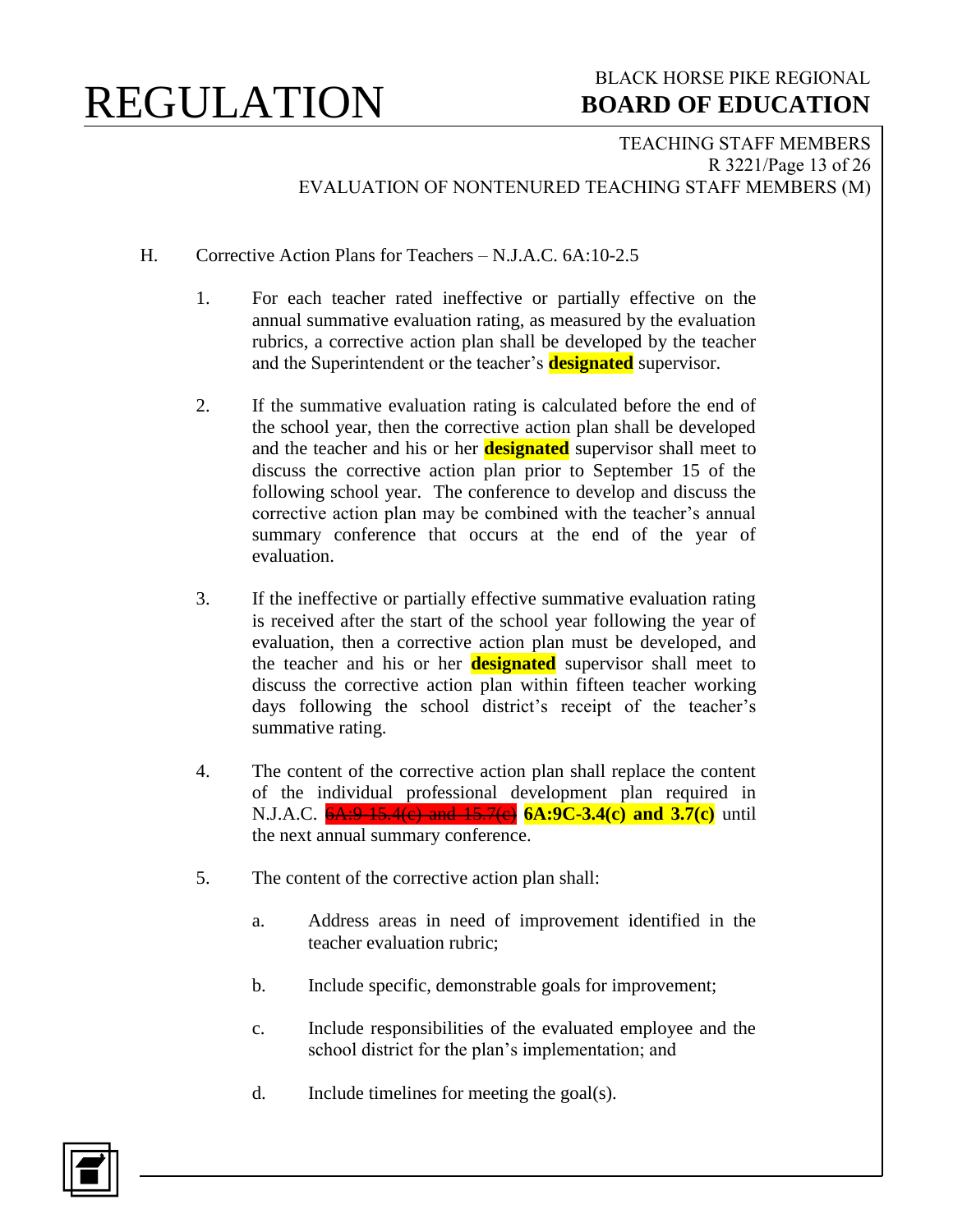### BLACK HORSE PIKE REGIONAL  **BOARD OF EDUCATION**

TEACHING STAFF MEMBERS R 3221/Page 14 of 26 EVALUATION OF NONTENURED TEACHING STAFF MEMBERS (M)

- 6. The teacher's **designated** supervisor<sub>t</sub> or his or her designee, and the teacher on a corrective action plan shall discuss the teacher's progress toward the goals outlined in the corrective action plan during each post-observation conference, when required by N.J.S.A. 18A:27-3.1 or N.J.A.C. 6A:10-4.4.
- 7. Progress toward the teacher's goals outlined in the corrective action plan, and data and evidence collected by the supervisor and/or the teacher to determine progress between the time the corrective action plan began and the next annual summary conference, shall be documented in the teacher's personnel file and reviewed at the annual summary conference or the mid-year evaluation**, when applicable**. **Both the teacher on a corrective action plan and his or her designated supervisor may collect data and evidence to demonstrate the teacher's progress toward his or her corrective action plan goals.**
- 8. Progress toward the teacher's goals outlined in the corrective action plan may be used as evidence in the teacher's next annual summative evaluation; however, such progress shall not guarantee an effective rating on the next summative evaluation.
- 9. Responsibilities of the evaluated teacher on a corrective action plan shall not be exclusionary of other plans for improvement determined to be necessary by the teacher's **designated** supervisor.
- 10. The School Improvement Panel shall ensure teachers with a corrective action plan receive a mid-year evaluation as required by N.J.S.A. 18A:6-120.c. If the corrective action plan was created on or prior to September 15 of the academic year, the mid-year evaluation shall occur before February 15; if the corrective action plan was created after September 15, the mid-year evaluation shall occur **midway between the development of the corrective action plan and** before the annual summary conference. The mid-year evaluation shall include, at a minimum**, a conference to discuss progress toward the teacher's goals outlined in the corrective action plan.**: **The mid-year evaluation conference may be combined with a post-observation conference.**

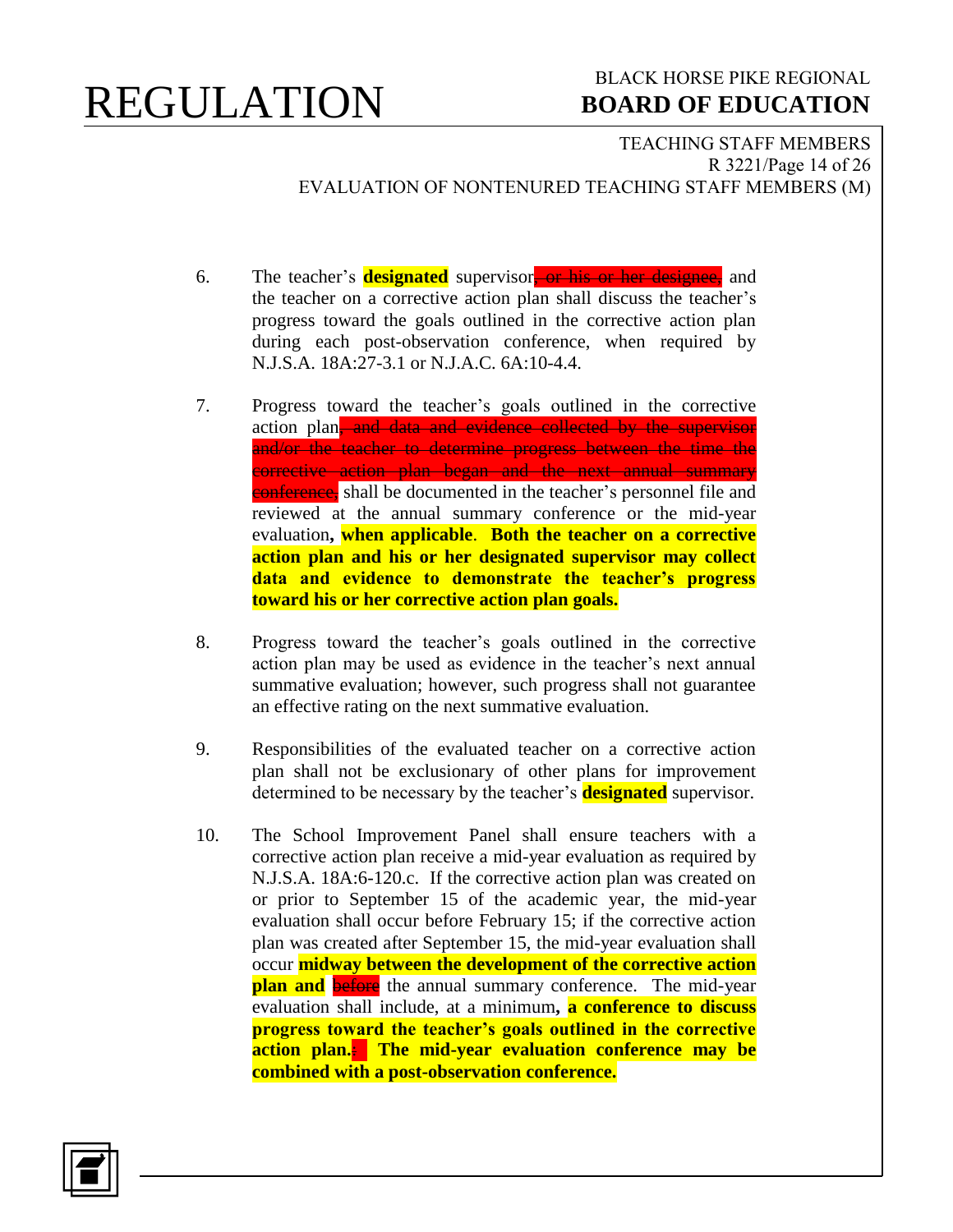### BLACK HORSE PIKE REGIONAL  **BOARD OF EDUCATION**

#### TEACHING STAFF MEMBERS R 3221/Page 15 of 26 EVALUATION OF NONTENURED TEACHING STAFF MEMBERS (M)

**A. One observation in addition to the observations required in** N.J.A.C. 6A:10-4.4 for the purpose of evaluation as defined in N.J.A.C. 6A:10-1.2 and described in N.J.A.C. 6A:10-4.4(a), the length of which shall be determined by the Superintendent or the Principal and shall be the same length for all teachers with a corrective action plan; and

- b. One post-observation conference in addition to the observations required in N.J.A.C. 6A:10-4.4, as defined in N.J.A.C. 6A:10-1.2 and described in N.J.A.C. 6A:10-4.4(b), during which progress toward the teacher's goals outlined in the corrective action plan shall be reviewed.
- **11. The School Improvement Panel shall ensure teachers with a corrective action plan receive one observation, including a post-observation, in addition to the observations required in N.J.A.C. 6A:10-4.4 for the purpose of evaluation as described in N.J.A.C. 6A:10-1.2 and 4.4(a). The Superintendent or Principal shall determine the length of the additional observation.**
- **12<sup>11</sup>.** Tenured teachers with a corrective action plan shall be observed by multiple observers for the purpose of evaluation as described in N.J.A.C. 6A:10-4.4(c)2.
- **13. The corrective action plan shall remain in effect until the teacher receives his or her next summative evaluation rating.**
- I. School Improvement Panel N.J.A.C. 6A:10-3 et seq.
	- 1. School Improvement Panel Membership N.J.A.C. 6A:10-3.1
		- a. The School Improvement Panel shall include the Principal, a Vice Principal, and a teacher who is chosen in accordance with b. below by the Principal in consultation with the majority representative. The Principal may appoint additional members to the School Improvement Panel as long as all members meet the criteria outlined in this

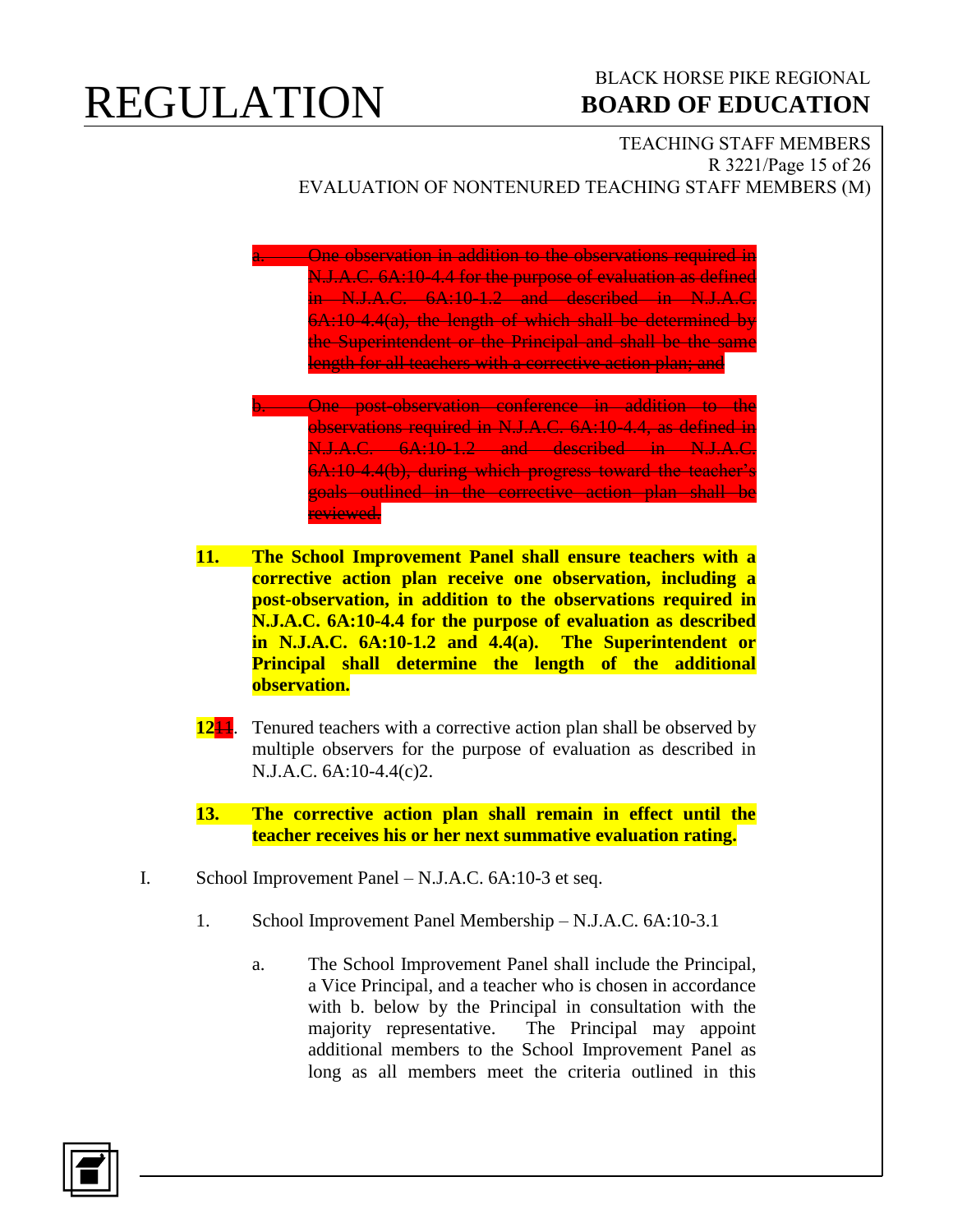### BLACK HORSE PIKE REGIONAL  **BOARD OF EDUCATION**

TEACHING STAFF MEMBERS R 3221/Page 16 of 26 EVALUATION OF NONTENURED TEACHING STAFF MEMBERS (M)

section and N.J.S.A. 18A:6-120.a and the teacher(s) on the panel represents at least one-third of its total membership.

- b. The Principal annually shall choose the teacher(s) on the School Improvement Panel through the following process:
	- (1) The teacher member shall be a person with a demonstrated record of success in the classroom. Beginning in academic year 2015-2016, a **A** demonstrated record of success in the classroom means the teacher member shall have been rated effective or highly effective in the most recent available annual summative rating.
	- (2) The majority representative, in accordance with a. above, may submit to the Principal, teacher member nominees for consideration.
	- (3) The Principal shall have final decision**-**making authority and is not bound by the majority representative's list of nominees.
- c. The teacher member shall serve a full academic year, except in case of illness or authorized leave, but may not be appointed more than three consecutive years.
- d. All members of the School Improvement Panel shall be chosen by August 31 of each year.
- 2. School Improvement Panel Responsibilities N.J.A.C. 6A:10-3.2
	- a. The School Improvement Panel shall:
		- (1) Oversee the mentoring of teachers according to N.J.A.C. 6A:9**B**-8 and support the implementation of the school district mentoring plan;
		- (2) Conduct evaluations of teachers pursuant to N.J.A.C. 6A:10-2.4 and 4.4;

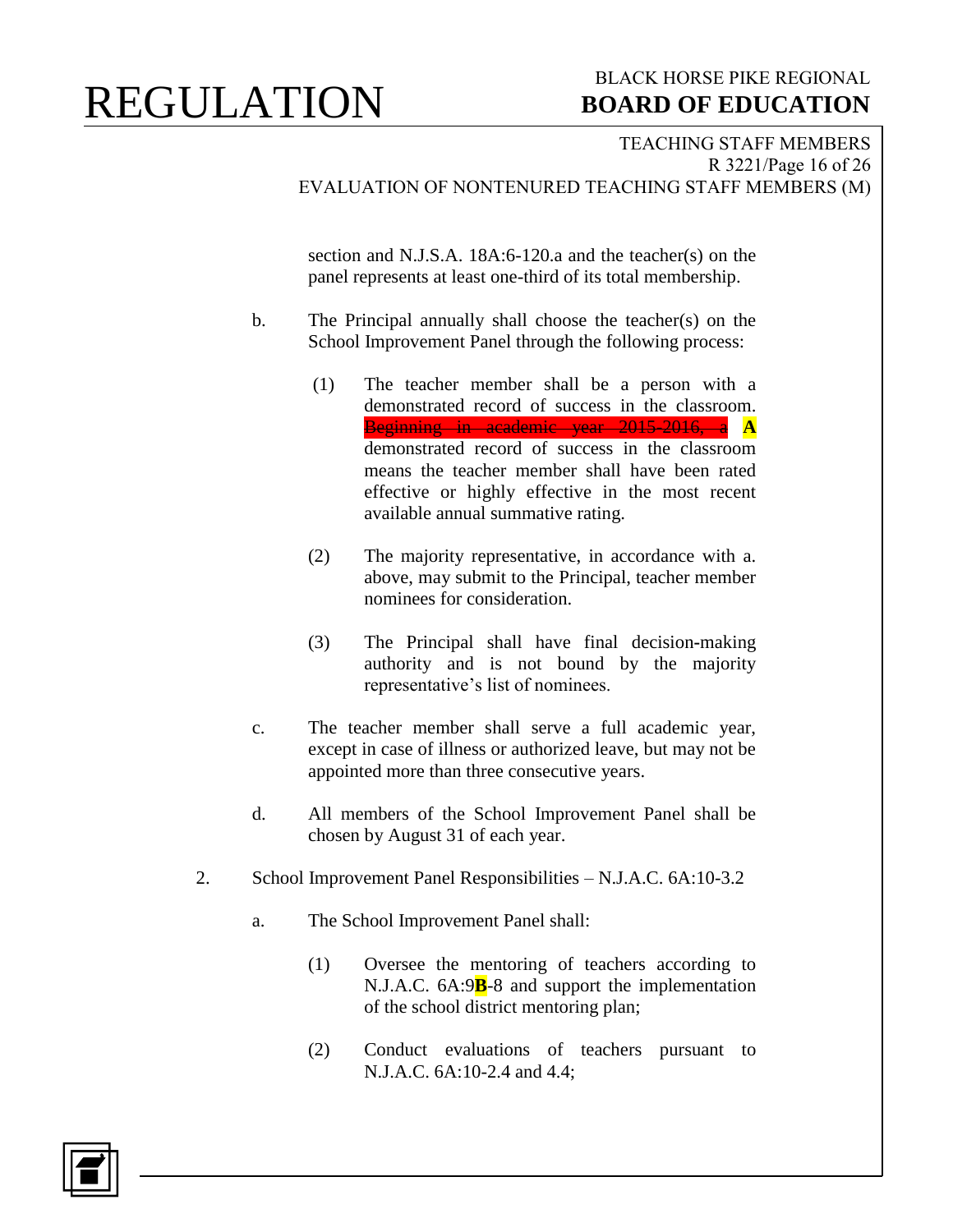### BLACK HORSE PIKE REGIONAL  **BOARD OF EDUCATION**

#### TEACHING STAFF MEMBERS R 3221/Page 17 of 26 EVALUATION OF NONTENURED TEACHING STAFF MEMBERS (M)

- (3) Ensure corrective action plans for teachers are created in accordance to N.J.A.C. 6A:10-2.5(j); and conduct mid-year evaluations for teachers who are on a corrective action plan; and
- (4) Identify professional development opportunities for all teachers based on the review of aggregate school-level data, including, but not limited to, **teacher** educator evaluation and student performance data to support school-level professional development plans described in N.J.A.C. 6A:9-15.5 **6A:9C-3.5**.
- b. To conduct observations for the purpose of evaluation, the teacher member shall have:
	- (1) Agreement of the majority representative;
	- (2) An appropriate supervisory certificate; and
	- (3) Approval of the Principal who supervises the teacher being observed.
- c. The teacher member who participates in the evaluation process shall not serve concurrently as a mentor under N.J.A.C. 6A:9**B**-8.4.
- J. Components of Teacher Evaluation Rubric N.J.A.C. 6A:10-4.1
	- 1. The components of the teacher evaluation rubric described in N.J.A.C. 6A:10-4.1 et seq. shall apply to teachers holding the position of teacher and holding a valid and effective standard, provisional, or emergency instructional certificate.
	- 2. Evaluation rubrics for all teachers shall include the requirements described in N.J.S.A. 18A:6-123, including, but not limited to:
		- a. Measures of student achievement pursuant to N.J.A.C. 6A:10-4.2; and

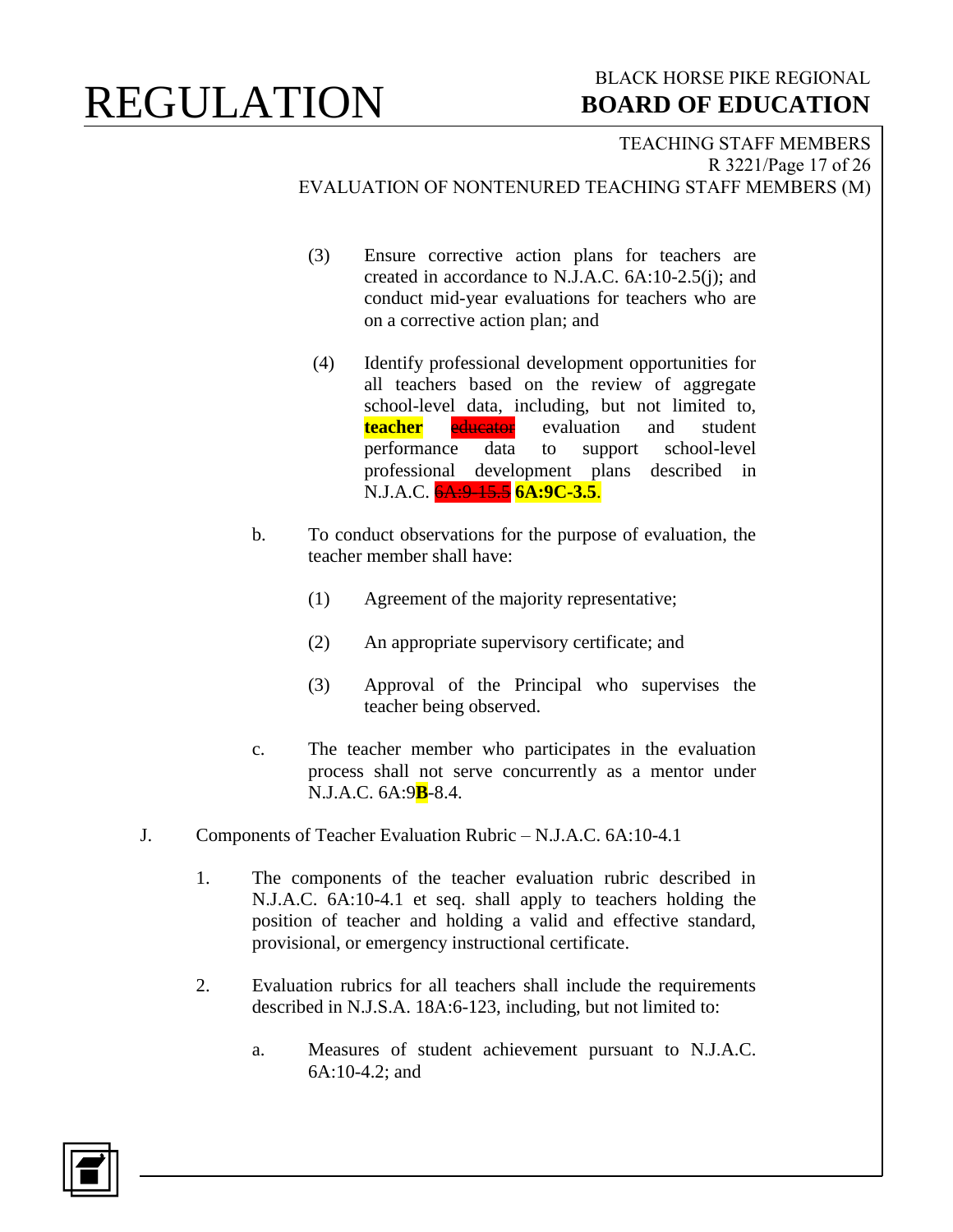### BLACK HORSE PIKE REGIONAL  **BOARD OF EDUCATION**

TEACHING STAFF MEMBERS R 3221/Page 18 of 26 EVALUATION OF NONTENURED TEACHING STAFF MEMBERS (M)

- b. Measures of teacher practice **pursuant to** determined through a teacher practice instrument and other measures described in N.J.A.C. 6A:10-4.3 and 4.4.
- **3. To earn a summative rating, a teacher shall have a student achievement score, including median student growth percentile and/or student growth objectives(s) scores, and a teacher practice score pursuant to N.J.A.C. 6A:10-4.4.**
- **43**. Each **measure score** shall be converted to a percentage weight so all **components** measures make up 100 percent of the evaluation rubric. By April 15 **August 31** prior to the **academic** school year **in which** the evaluation rubric applies, the Department shall provide on its website the required percentage weight of each measure **component and the required summative rating scale**. All components shall be worth the following percentage weights or fall within the following ranges:
	- a. If, according to N.J.A.C. 6A:10-4.2(b), a teacher receives a median student growth percentile, the student achievement component shall be at least forty **thirty** percent and no more than fifty percent of a teacher's evaluation rubric rating as determined by the Department.
	- b. If, according to N.J.A.C. 6A:10-4.2(b), a teacher does not receive a median student growth percentile, the student achievement component shall be at least fifteen percent and no more than fifty percent of a teacher's evaluation rubric rating as determined by the Department.
	- c. Measures of teacher practice described in N.J.A.C. 6A:10-4.3 and 4.4 shall be at least fifty percent and no more than eighty-five percent of a teacher's evaluation rubric rating as determined by the Department.
	- **d. Notwithstanding the provisions of a, b, and c above, if a teacher's appeal of his or her student growth objective is approved, according to N.J.A.C. 6A:10-4.2(f), the student growth objective score weight within the student achievement component and the teacher practice weight shall be adjusted by the Superintendent**

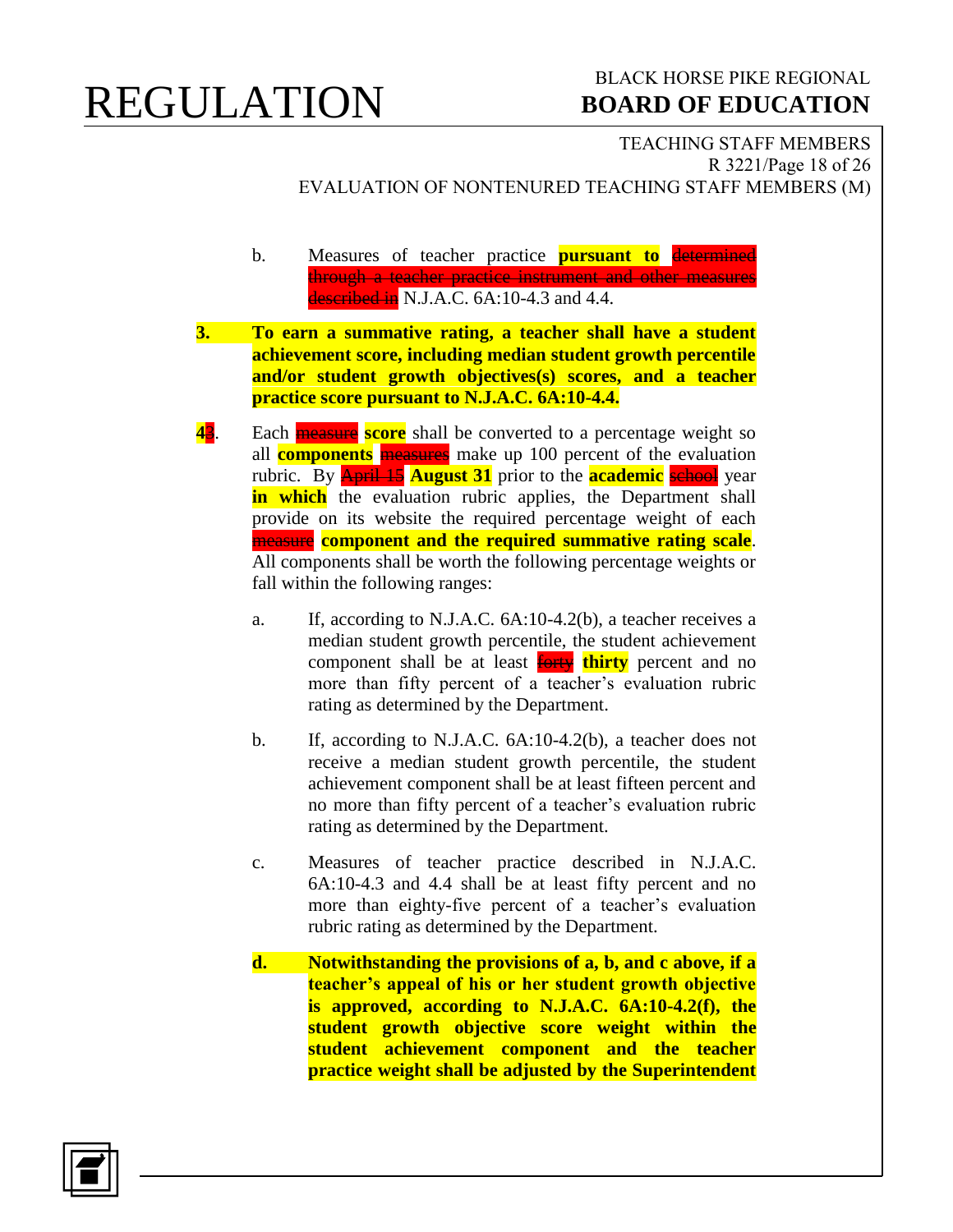### BLACK HORSE PIKE REGIONAL  **BOARD OF EDUCATION**

TEACHING STAFF MEMBERS R 3221/Page 19 of 26 EVALUATION OF NONTENURED TEACHING STAFF MEMBERS (M)

**or the Commissioner, as applicable according to N.J.A.C. 6A:10-4.2(f).**

- **5**4. Standardized tests, used as a measure of student progress, shall not be the predominant factor in determining a teacher's annual summative rating.
- K. Student Achievement Components N.J.A.C. 6A:10-4.2
	- 1. Measures of student achievement shall be used to determine impact on student learning. The **student achievement** measures shall include the following components **pursuant to 2. below and**, when required by the Department, as described in N.J.A.C. 6A:10- $4.1(e)$ :
		- **a. If the teacher meets the requirements of 2. below, the median student growth percentile of all students assigned to a teacher, which shall be calculated as set forth in 4. below; and**
		- a. The median student growth percentile of all students assigned to a teacher, which shall be calculated as set forth in 3. below; and
		- b. Student growth objective(s), which shall be specific and measurable, based on available student learning data, aligned to the Core Curriculum Content Standards, and based on growth and/or achievement.
			- (1) For teachers who teach subjects or grades not covered by the Core Curriculum Content Standards, student growth objective(s) shall align to standards adopted or endorsed, as applicable, by the State Board.
	- 2. The median student growth percentile shall be included in the annual summative rating of a teacher who:
		- a. Teaches at least one course or group within a course that falls within a standardized-tested grade or subject. The Department shall maintain on its website a course listing of all standardized-tested grades and subjects for which

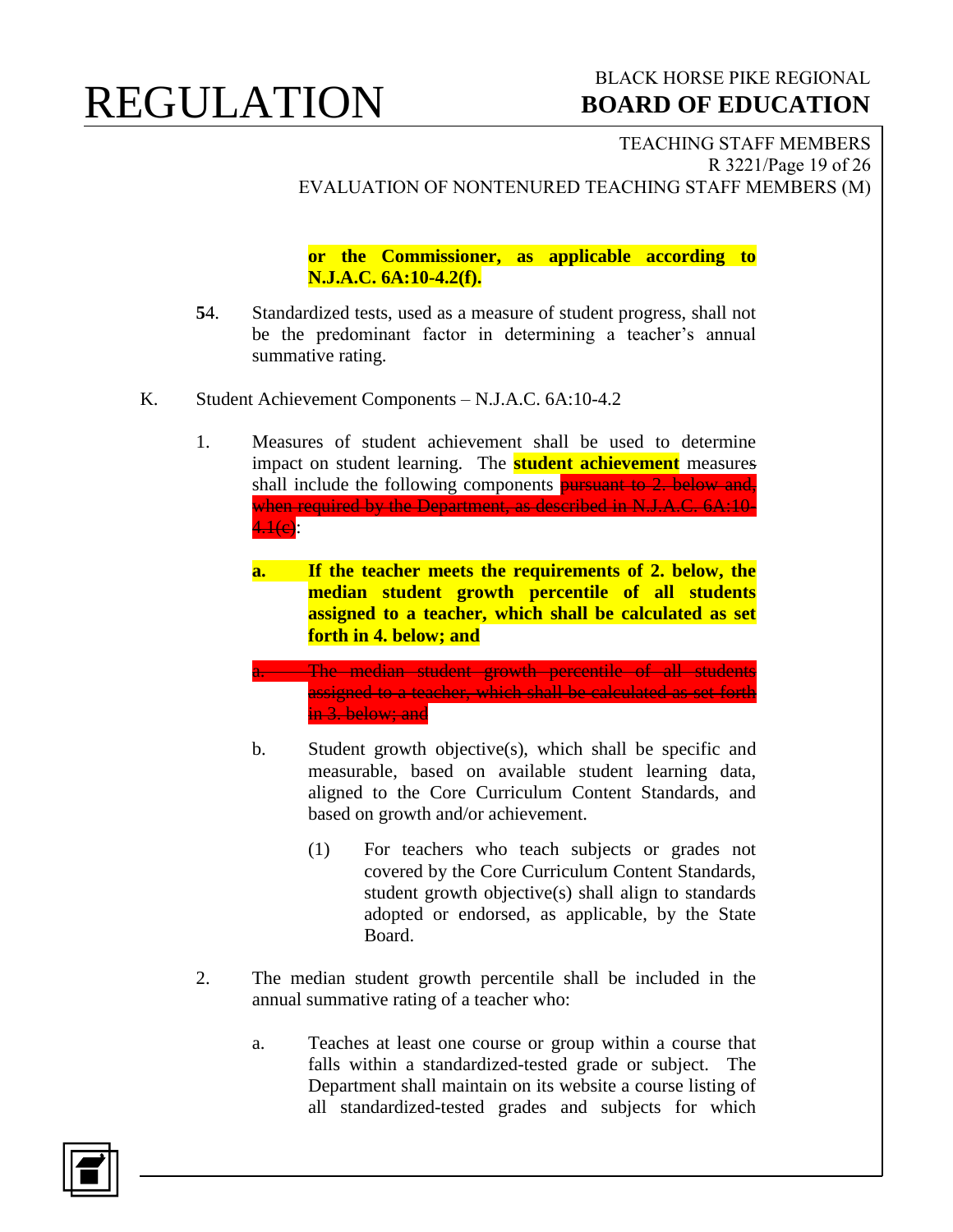### BLACK HORSE PIKE REGIONAL  **BOARD OF EDUCATION**

#### TEACHING STAFF MEMBERS R 3221/Page 20 of 26 EVALUATION OF NONTENURED TEACHING STAFF MEMBERS (M)

student growth percentile can be calculated pursuant to 4. below;

- b. Teaches the course or group within the course for at least sixty percent of the time from the beginning of the course to the day of the standardized assessment; and
- c. Has at least twenty individual student growth percentile scores attributed to his or her name during the academic year of the evaluation. If a teacher does not have at least twenty individual student growth percentile scores in a given academic year, **the student growth percentile scores attributed to a teacher during the two academic years prior to the evaluation year may be used in addition to the student growth percentile scores attributed to the teacher during the academic year of the evaluation. Only student growth percentile scores from academic year 2013-2014 or any year after shall be used to determine median student growth percentiles** a maximum of three years of student growth percentiles may be used, including the academic year of the latest summative evaluation rating.
- 3. The Department shall **periodically collect data for all teachers that include, but are not limited to, student achievement and teacher practice scores** calculate the median student growth percentile for teachers using students assigned to the teacher by the school district.
- 4. The Department shall **calculate the median student growth percentile for teachers using students assigned to the teacher by the school district** periodically collect data that include, but are not limited to, component level scores. For teachers who have a student growth percentile score:
	- a. The Board of Education shall submit to the Department final ratings for all components, other than the student growth percentile, for the annual summative rating; and
	- b. The Department **then** shall then report to the employing district Board of Education the annual summative rating,

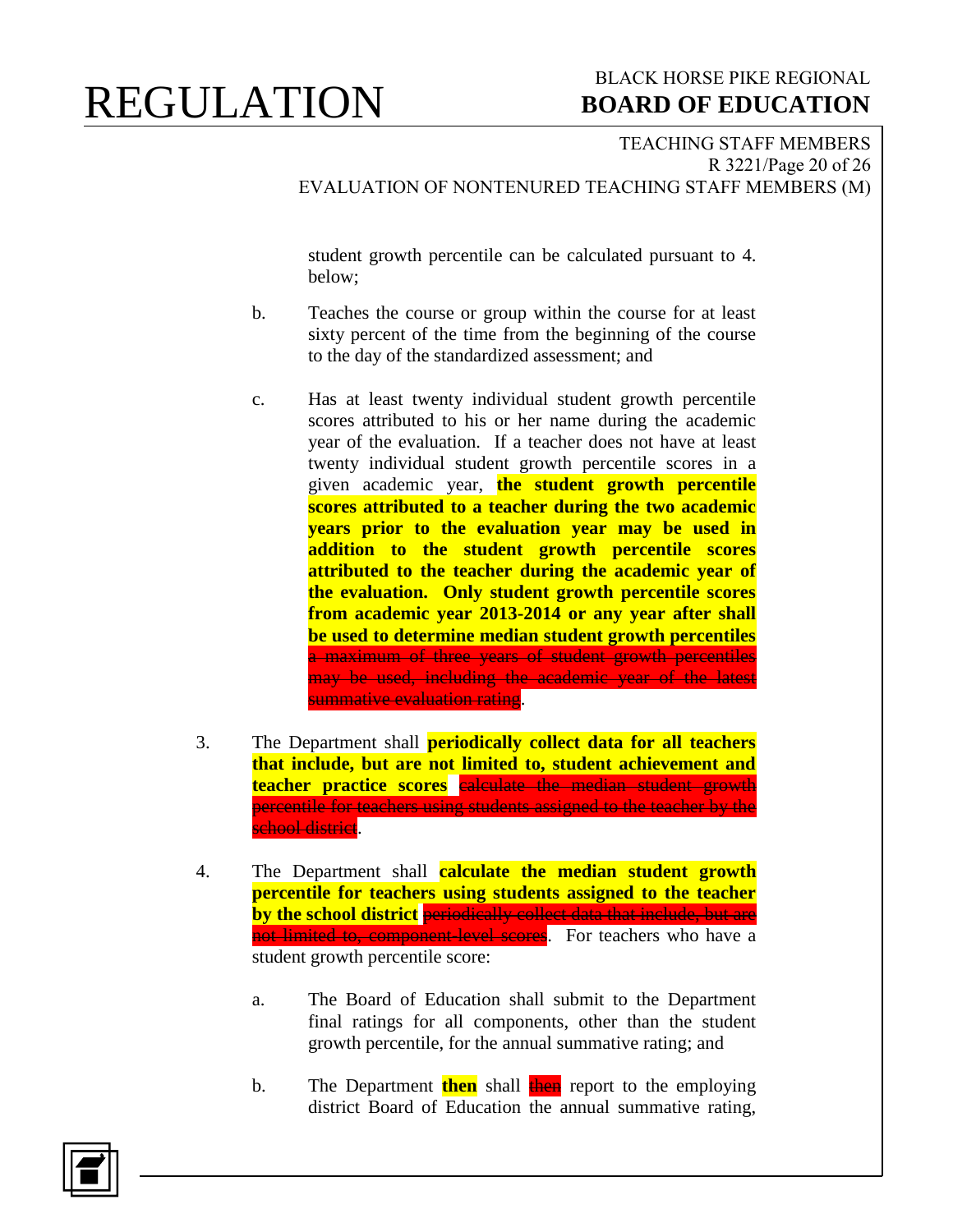### BLACK HORSE PIKE REGIONAL  **BOARD OF EDUCATION**

TEACHING STAFF MEMBERS R 3221/Page 21 of 26 EVALUATION OF NONTENURED TEACHING STAFF MEMBERS (M)

including the median student growth percentile for each teacher who receives a median student growth percentile.

- 5. Student growth objectives for teachers shall be developed and measured according to the following procedures:
	- a. The Superintendent shall determine the number of required student growth objectives for teachers, including teachers with a student growth percentile. A teacher with a student growth percentile shall have at least one and not more than four student growth objectives. A teacher without a student growth percentile shall have at least two and a maximum of four student growth objectives. By April 15 **August 31** prior to the **academic** school year the evaluation rubric applies, the Department shall provide on its website the minimum and maximum number of required student growth objectives within this range.
	- b. A teacher with a student growth percentile shall not use the standardized assessment used in determining the student growth percentile to measure progress toward a student growth objective.
	- c. **Each** All teachers shall develop, in consultation with **his or her supervisor or a Principal's designee** their Principal or a teaching staff member appointed by the Principal, each student growth objective. If the teacher does not agree with the student growth objectives, the Principal shall make the final determination.
	- d. Student growth objectives and the criteria for assessing teacher performance based on the objectives shall be determined**, recorded, and retained by the teacher and his or her supervisor by October 31 of each academic year, or within twenty work days of the teacher's start date if the teacher begins work after October 1** and recorded in the teacher's personnel file by November 15, 2013, and by October 15 of subsequent school years.

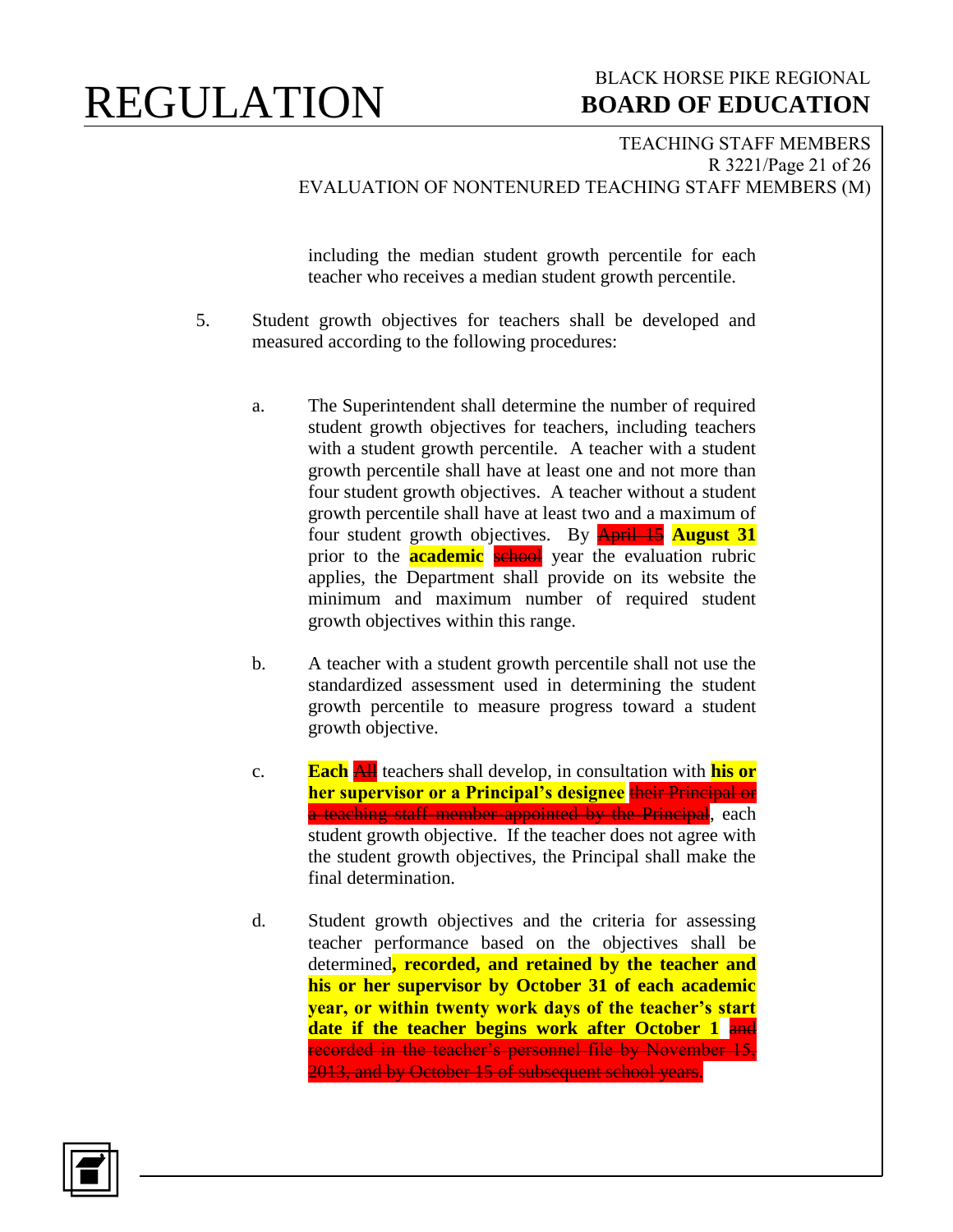### BLACK HORSE PIKE REGIONAL  **BOARD OF EDUCATION**

TEACHING STAFF MEMBERS R 3221/Page 22 of 26 EVALUATION OF NONTENURED TEACHING STAFF MEMBERS (M)

- e. Adjustments to student growth objectives may be made by the teacher **in consultation with**  $\theta$ **x** his or her supervisor only when approved by the Superintendent or designee**. Adjustments** and shall be recorded in the teacher's personnel file on or before February 15.
	- **(1) If the Student Growth Objective (SGO) covers only the second semester of the school year, or if the teacher begins work after October 1, adjustments shall be recorded before the midpoint of the second semester.**
- f. The teacher's **designated** supervisor **and/or a member of** the School Improvement Panel shall calculate each teacher's student growth objective score. The teacher's student growth objective score, if available, shall be discussed at the teacher's annual summary conference **and recorded in the teacher's personnel file**.
- L. Teacher Practice Components N.J.A.C. 6A:10-4.3
	- 1. The teacher practice component rating shall be based on the measurement of the teacher's performance according to the school district's Commissioner-approved teacher practice instrument. Observations pursuant to N.J.A.C. 6A:10-4.4 shall be used as one form of evidence for the measurement.
- M. Teacher Observations N.J.A.C. 6A:10-4.4
	- 1. For the purpose of teacher evaluation, observers shall conduct the observations pursuant to N.J.S.A. 18A:6-123.b.(8) and N.J.A.C. 6A:10-2.5 and 3.2, and they shall be trained pursuant to N.J.A.C. 6A:10-2.2(b).
	- 2. Observation conferences shall include the following procedures:
		- a. A supervisor who is present at the observation shall conduct a post-observation conference with the teacher being observed. A post-observation conference shall occur no more than fifteen **teacher** teaching staff member working days following each observation.  $A$  preconference shall be required pursuant to 3. below.

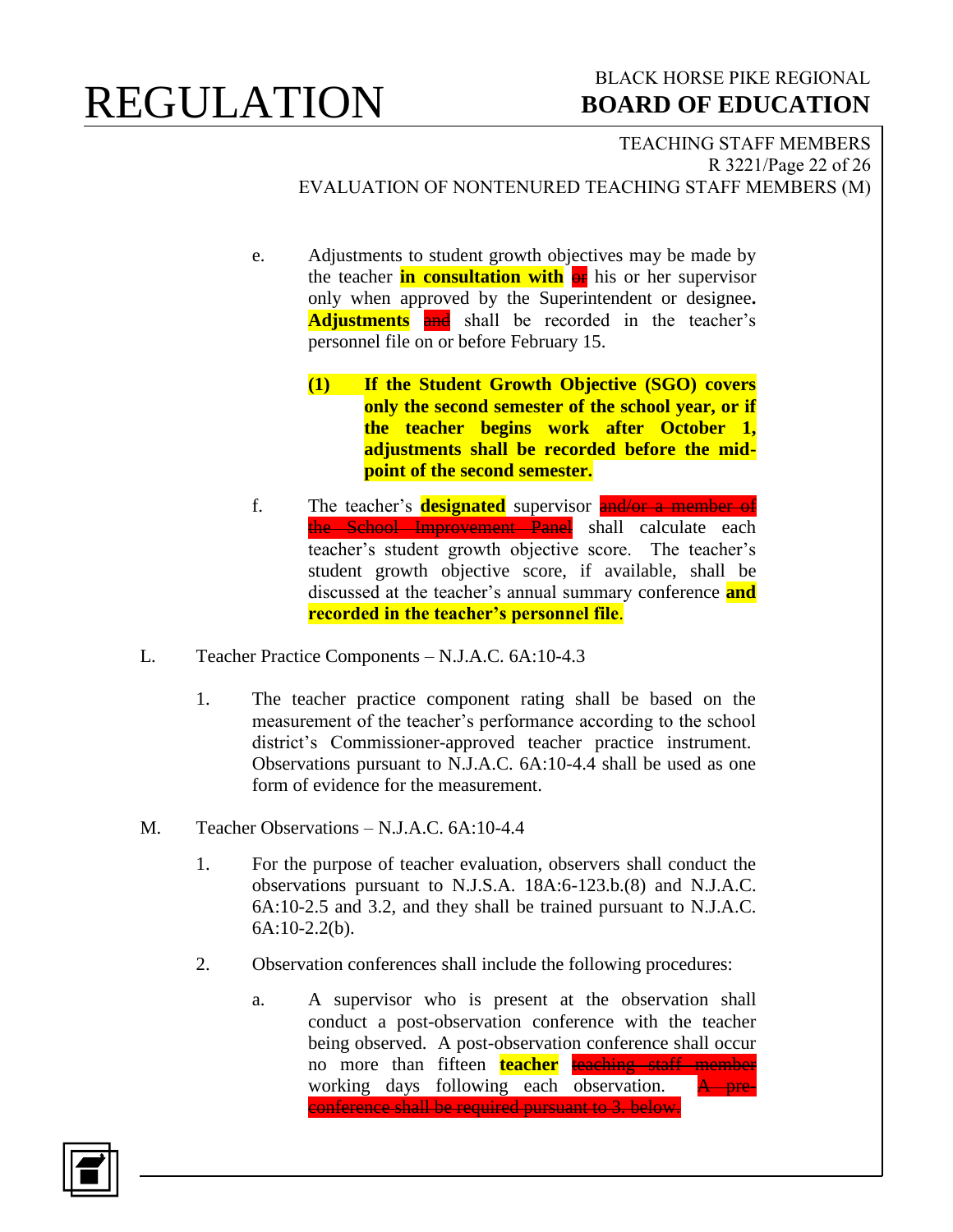### BLACK HORSE PIKE REGIONAL  **BOARD OF EDUCATION**

TEACHING STAFF MEMBERS R 3221/Page 23 of 26 EVALUATION OF NONTENURED TEACHING STAFF MEMBERS (M)

- b. The post-observation conference shall be for the purpose of reviewing the data collected at the observation, connecting the data to the teacher practice instrument and the teacher's individual professional development plan, collecting additional information needed for the evaluation of the teacher, and offering areas to improve effectiveness.
- c. If agreed to by the teacher, post-observation conferences for short observations of tenured teachers who are not on a corrective action plan may be conducted via written communication, including electronic **communications**.
- d. A pre-conference, when required, shall occur **at least one but not more than** within seven **teacher** teaching staff member working days prior to the observation, not including the day of the observation.
- 3. Each teacher shall be observed as described in N.J.A.C. 6A:10-4.4, at least three times during each school year, but not less than once during each semester. For all teachers, at least one of the required observations shall be announced and preceded by a pre-conference, and at least one of the required observations shall be unannounced. The Superintendent shall decide whether the third required observation is announced or unannounced. The following additional requirements shall apply:
	- a. Nontenured teachers shall receive a minimum of three observations within the timeframe set forth in N.J.S.A. 18A:27-3.1, and observations for all other teachers shall occur prior to the annual summary conference, which shall occur prior to the end of the academic school year.
	- b. Teachers on a corrective action plan shall receive observations within the timeline set forth in N.J.A.C.  $6A:10-2.5$
	- c. Nontenured teachers shall be observed during the course of the year by more than one appropriately certified supervisor, either simultaneously or separately, by multiple observers, with the following provisions:

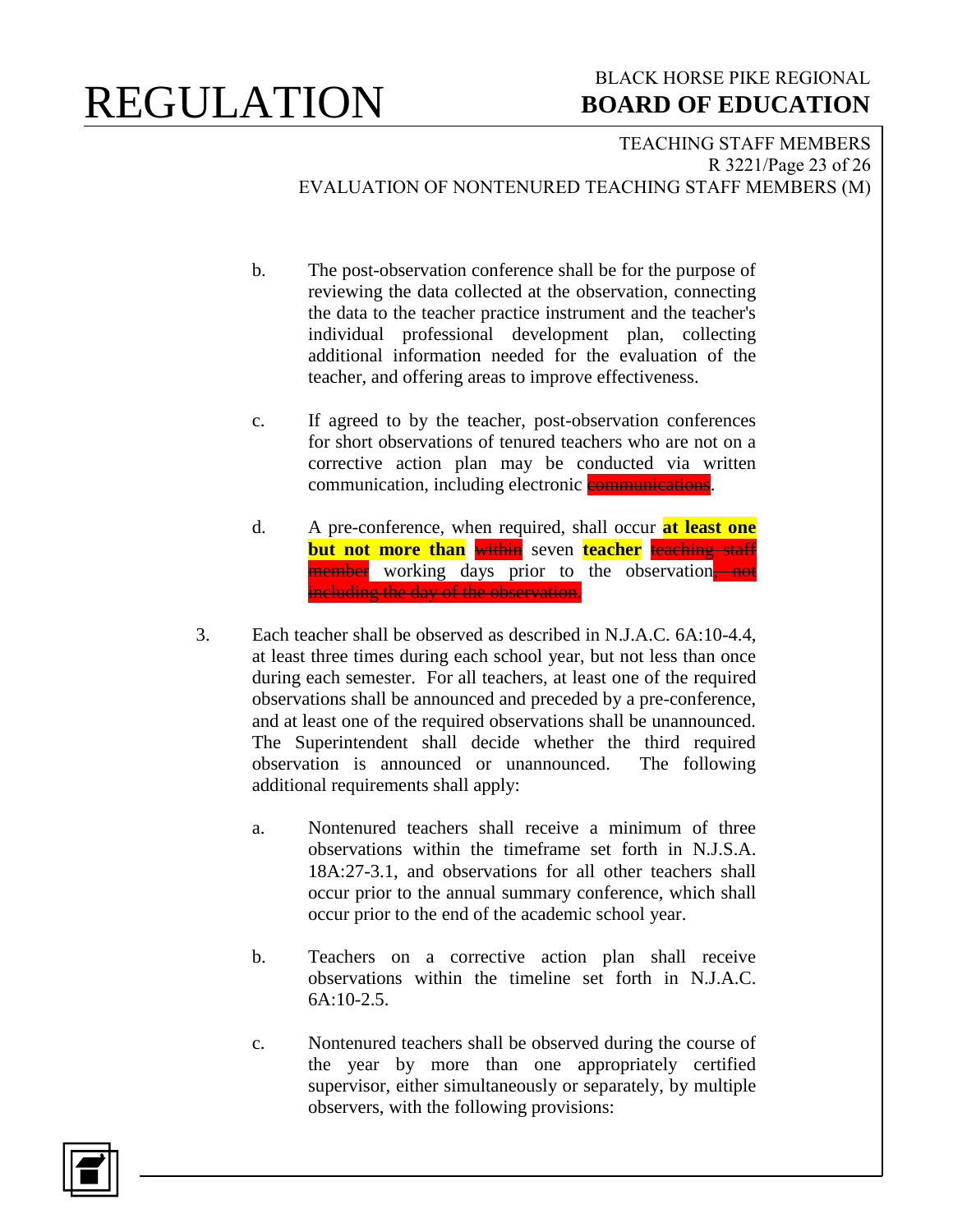### BLACK HORSE PIKE REGIONAL  **BOARD OF EDUCATION**

TEACHING STAFF MEMBERS R 3221/Page 24 of 26 EVALUATION OF NONTENURED TEACHING STAFF MEMBERS (M)

- (1) A co-observation shall fulfill the requirement in this section for multiple observers.
- (2) One co-observation shall count as one observation required in 4. below.
- d. One post-observation conference may be combined with a teacher's annual summary conference as long as it occurs within the required fifteen **teacher** teaching staff member working days following the observation for the purpose of evaluation.
- e. A written **or electronic** evaluation report shall be signed by the supervisor who conducted the observation and postobservation and the teacher who was observed.
- f. The teacher shall submit his or her written objection(s) of the evaluation within ten teacher working days following the conference. The objection(s) shall be attached to each party's copy of the annual written performance report.
- 4. Each observation required for the purpose of evaluations shall be conducted for the minimum duration based on the following groups:
	- a. A nontenured teacher who is in his or her first or second year of teaching in the school district shall receive at least two long observations and one short observation.
	- b. A nontenured teacher who is in his or her third or fourth year of teaching in the school district shall receive at least one long observation and two short observations.
	- b. A tenured teacher shall receive at least three short observations.

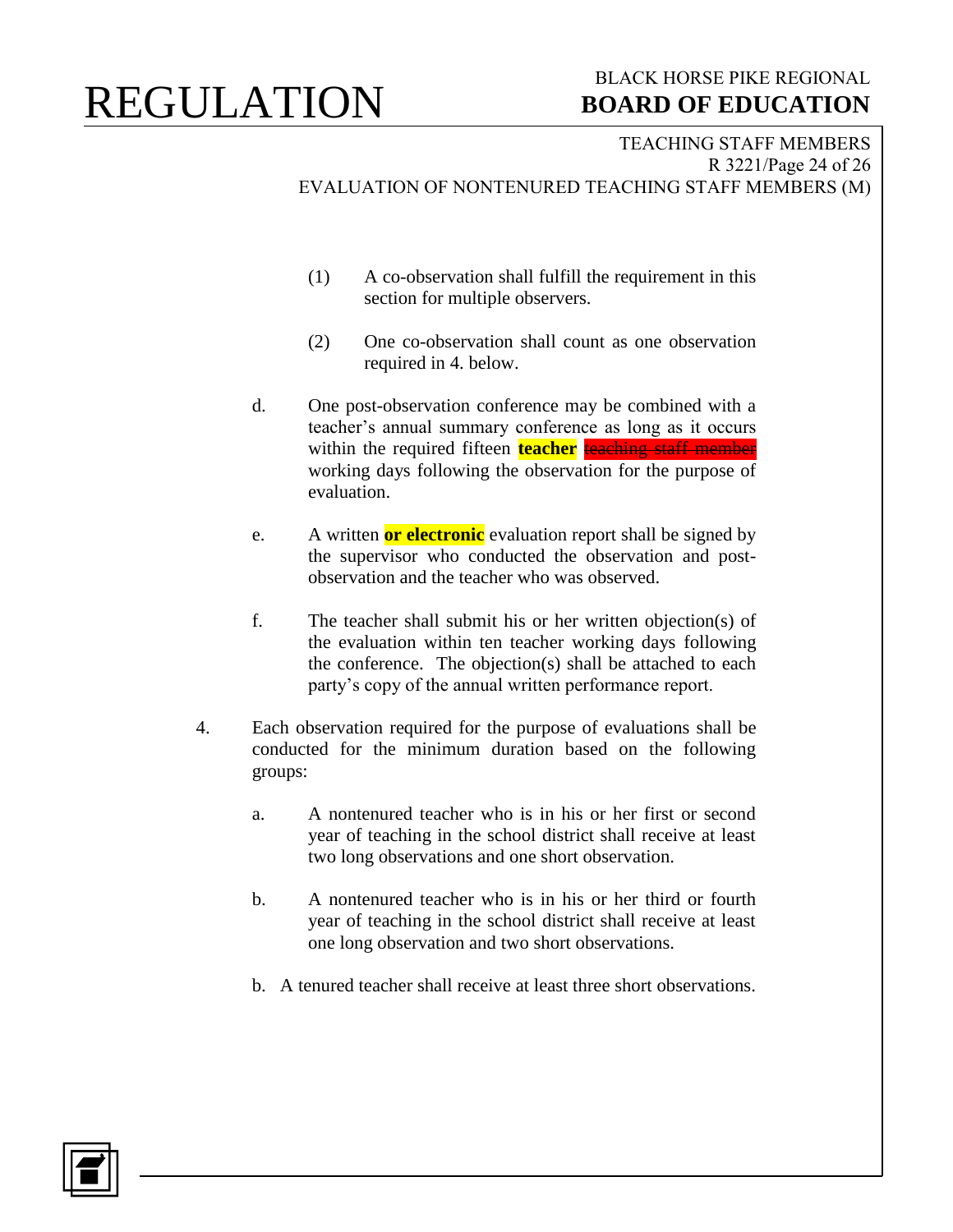### BLACK HORSE PIKE REGIONAL  **BOARD OF EDUCATION**

TEACHING STAFF MEMBERS R 3221/Page 25 of 26 EVALUATION OF NONTENURED TEACHING STAFF MEMBERS (M)

**5. To earn a teacher practice score, a teacher shall receive at least three observations.**

- **a. If a teacher is present for less than forty percent of the total student school days in an academic year, he or she shall receive at least two observations to earn a teacher practice score.**
- N. Teacher Practice Instrument N.J.A.C. 6A:10-6.2
	- 1. The teacher practice instrument approved by the Department shall meet the following criteria:
		- a. Include domains of professional practice that align to the New Jersey Professional Standards for Teachers pursuant to N.J.A.C*.* 6A:9-3;
		- b. Include scoring guides for assessing teacher practice that differentiate among a minimum of four levels of performance, and the differentiation has been shown in practice and/or research studies. Each scoring guide shall:
			- (1) Clearly define the expectations for each rating category;
			- (2) Provide a conversion to the four rating categories: ineffective, partially effective, effective, and highly effective;
			- (3) Be applicable to all grades and subjects; or to specific grades and/or subjects if designed explicitly for the grades and/or subjects; and
			- (4) Use clear and precise language that facilitates common understanding among teachers and administrators.
		- c. Rely, to the extent possible, on specific, discrete, observable, and/or measurable behaviors of students and